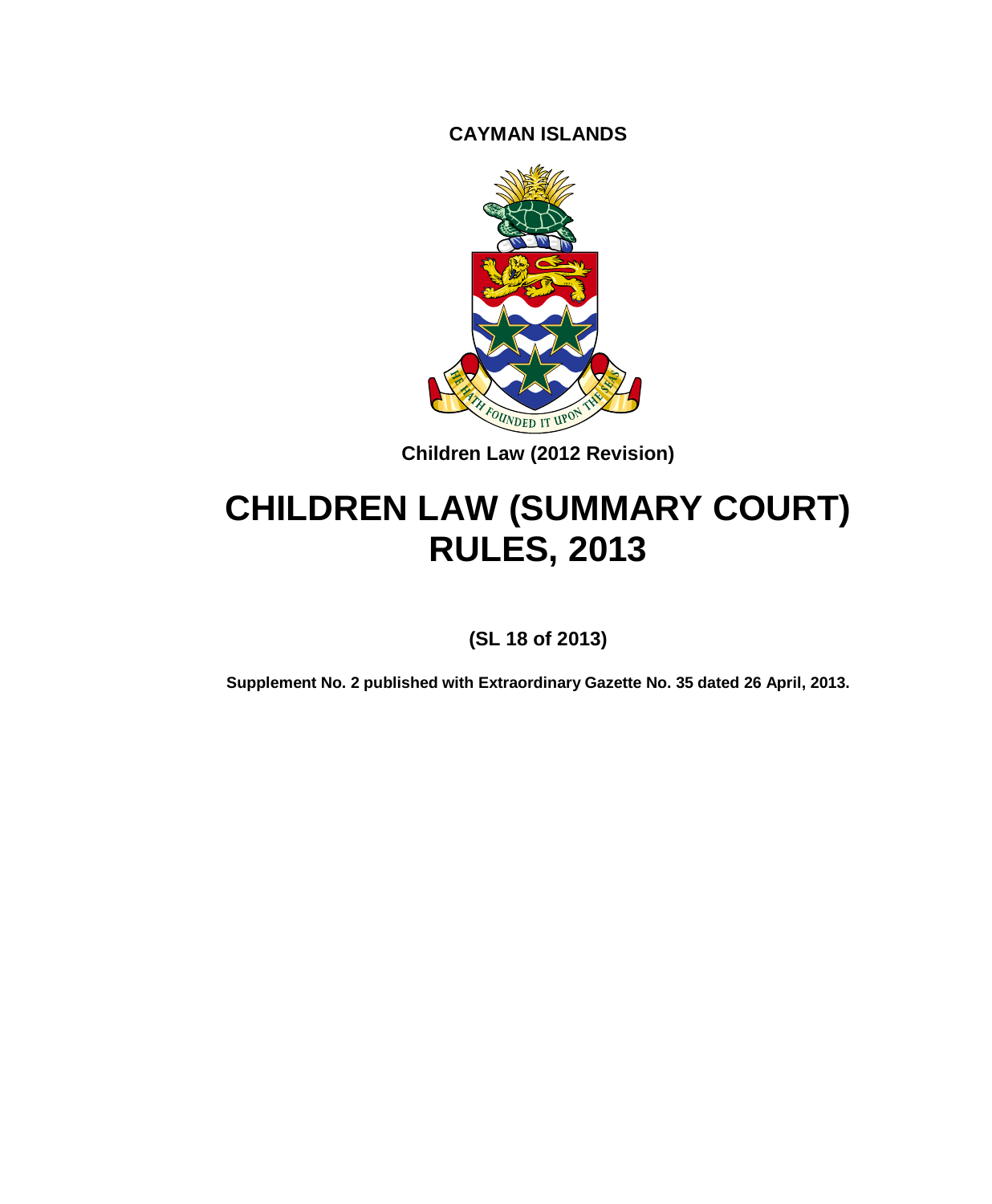# **PUBLISHING DETAILS**

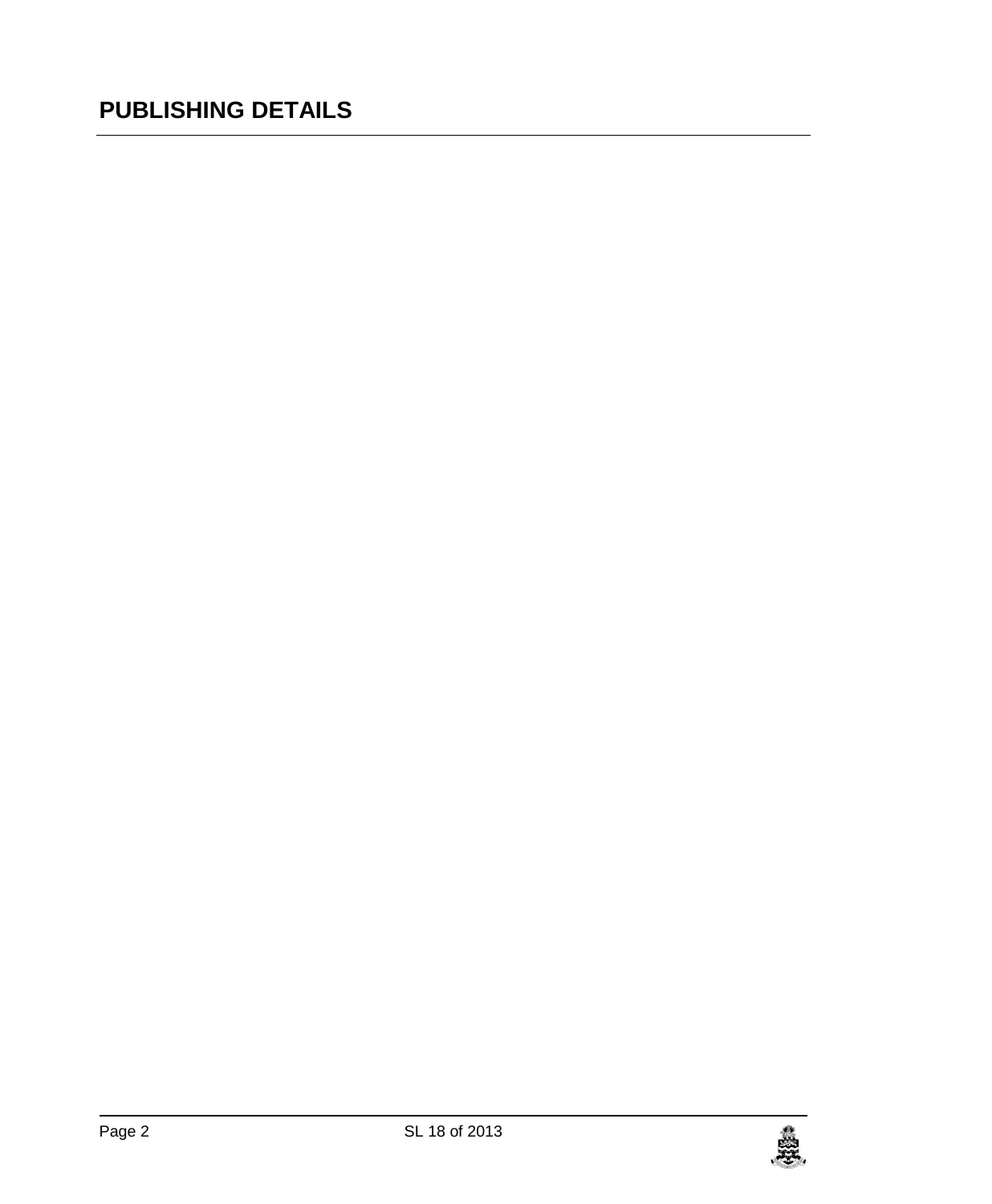### **CAYMAN ISLANDS**



**Children Law (2012 Revision)** 

# CHILDREN LAW (SUMMARY COURT) RULES, 2013

(SL 18 of 2013)

## **Arrangement of Rules**

#### Rule

Page

#### **PART I - INTRODUCTORY**

#### **PART II - GENERAL**

| 3.  |  |
|-----|--|
| 4.  |  |
| 5.  |  |
| 6.  |  |
| 7.  |  |
| 8.  |  |
| 9.  |  |
| 10. |  |
| 11. |  |
| 12. |  |
| 13. |  |
| 14. |  |
| 15. |  |
| 16. |  |
| 17. |  |
| 18. |  |

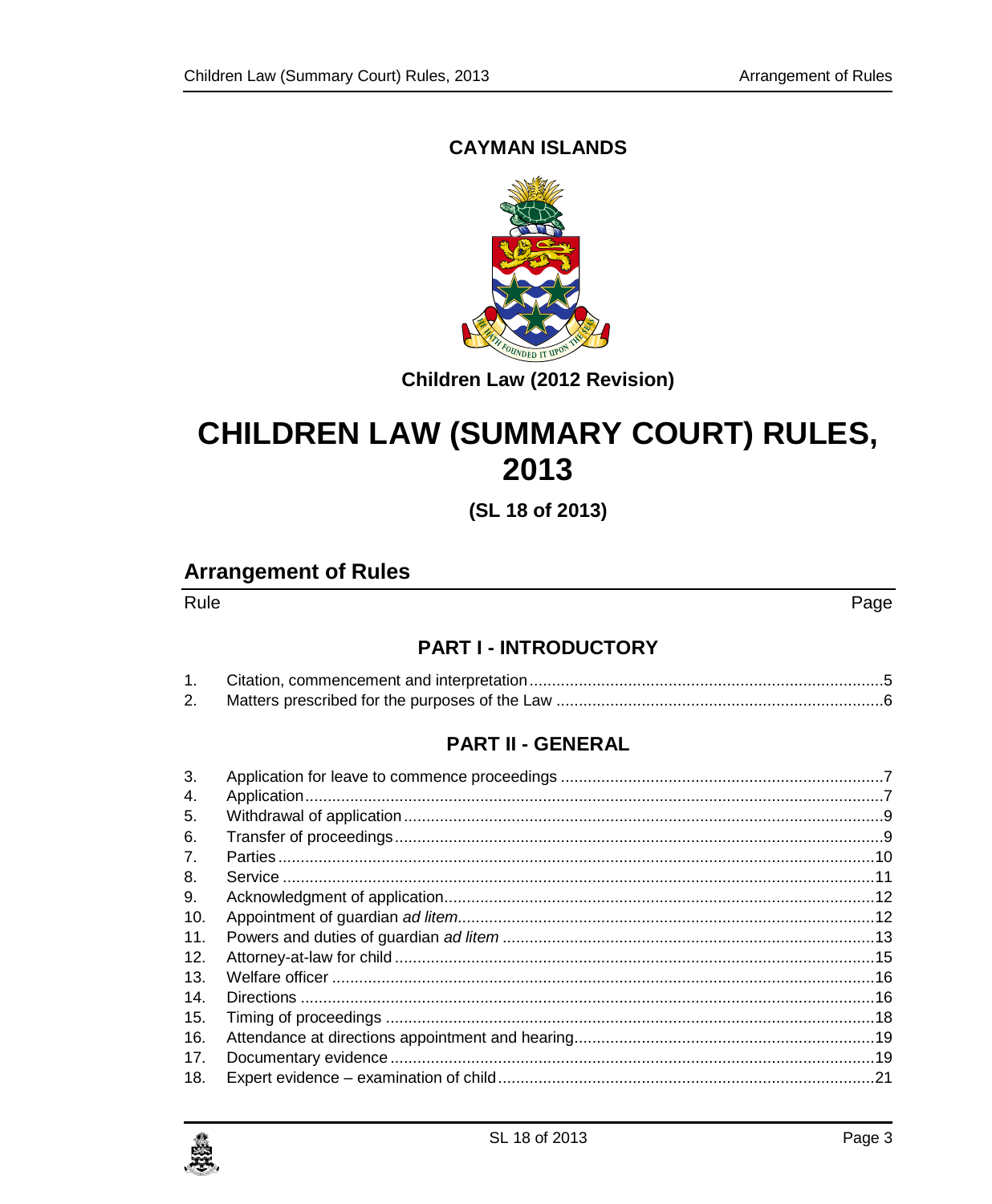## **PART III - [MISCELLANEOUS](#page-21-0)**

| 22.                                                                            |                                                                                 |  |  |  |
|--------------------------------------------------------------------------------|---------------------------------------------------------------------------------|--|--|--|
| 23.                                                                            |                                                                                 |  |  |  |
| 24.                                                                            |                                                                                 |  |  |  |
| 25.                                                                            |                                                                                 |  |  |  |
| 26.                                                                            |                                                                                 |  |  |  |
| 27.                                                                            |                                                                                 |  |  |  |
| 28.                                                                            |                                                                                 |  |  |  |
| 29.                                                                            |                                                                                 |  |  |  |
| 30.                                                                            | Direction to Chief Education Officer to apply for education supervision order24 |  |  |  |
| 31.                                                                            |                                                                                 |  |  |  |
| 32.                                                                            |                                                                                 |  |  |  |
| 33.                                                                            |                                                                                 |  |  |  |
| <b>SCHEDULE</b><br>27                                                          |                                                                                 |  |  |  |
| Respondents to applications, persons to whom notice shall be given and minimum |                                                                                 |  |  |  |

| Respondents to applications, persons to whom notice shall be given and minimum           |    |
|------------------------------------------------------------------------------------------|----|
| number of days prior to hearing or directions appointment for service under rule 4(1)(b) | 27 |

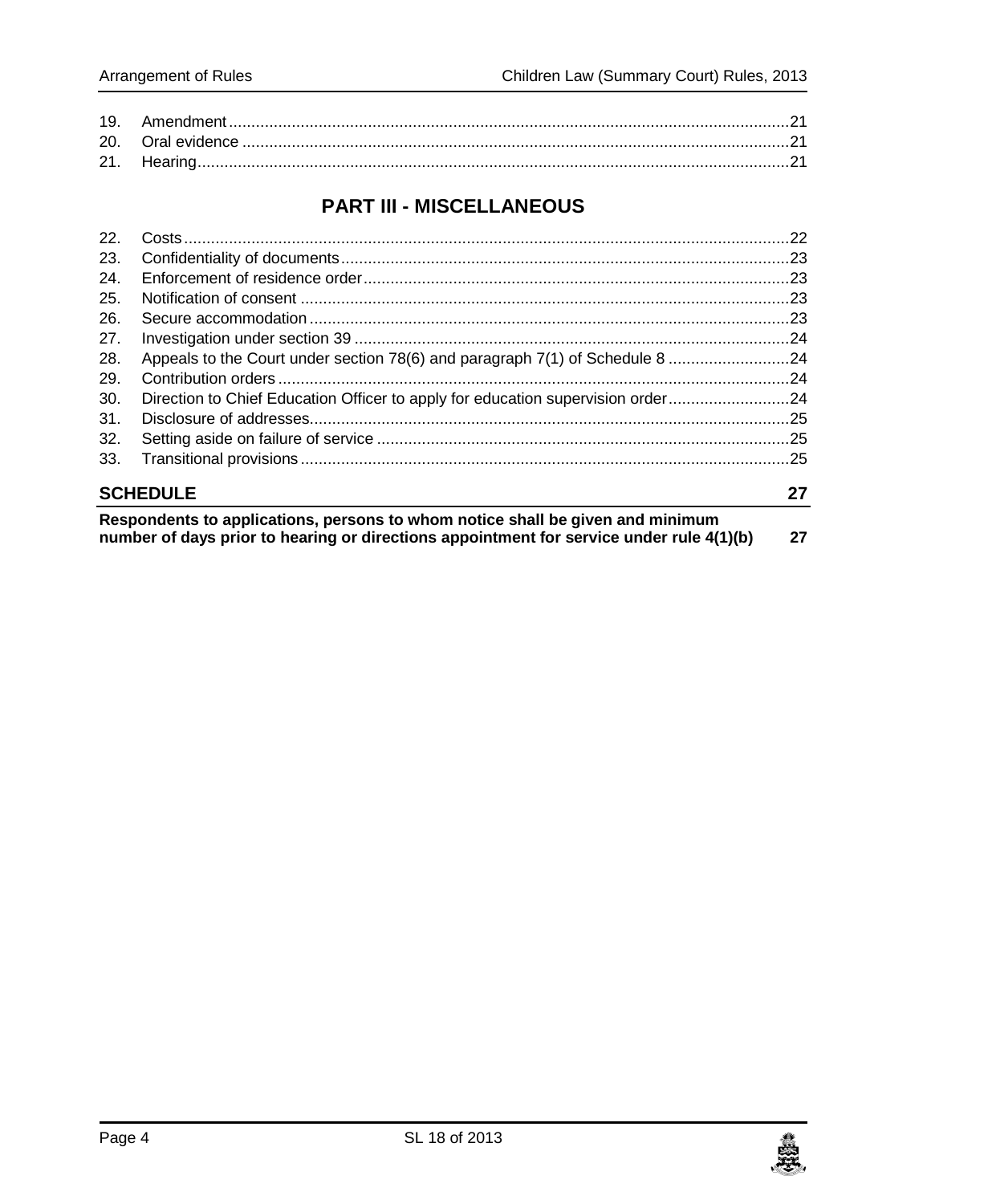## **CAYMAN ISLANDS**



# **CHILDREN LAW (SUMMARY COURT) RULES, 2013**

**(SL 18 of 2013)**

These Rules are made by the Rules Committee of the Grand Court pursuant to section 86 of the Children Law (2012 Revision).

# **PART I - INTRODUCTORY**

#### <span id="page-4-1"></span><span id="page-4-0"></span>**1. Citation, commencement and interpretation**

- (1) These Rules may be cited as the *Children Law* (Summary Court) Rules, 2013 and shall come into force on 29 April, 2013.
- (2) In these Rules a section or schedule referred to means the section or a schedule in the *Children Law* (2012 Revision).
- (3) Unless a contrary intention appears —

"**application**" means an application made under or by virtue of the *Children Law* (2012 Revision) or under these Rules, and "**applicant**" shall be construed accordingly;

"**business day**" means any day other than —

- (a) Saturday, Sunday, Christmas Day or Good Friday; or
- (b) public holiday as defined in the *Public Holidays Law* (2007 Revision);

"**child**" has the meaning assigned by section 2(1) of the Law;

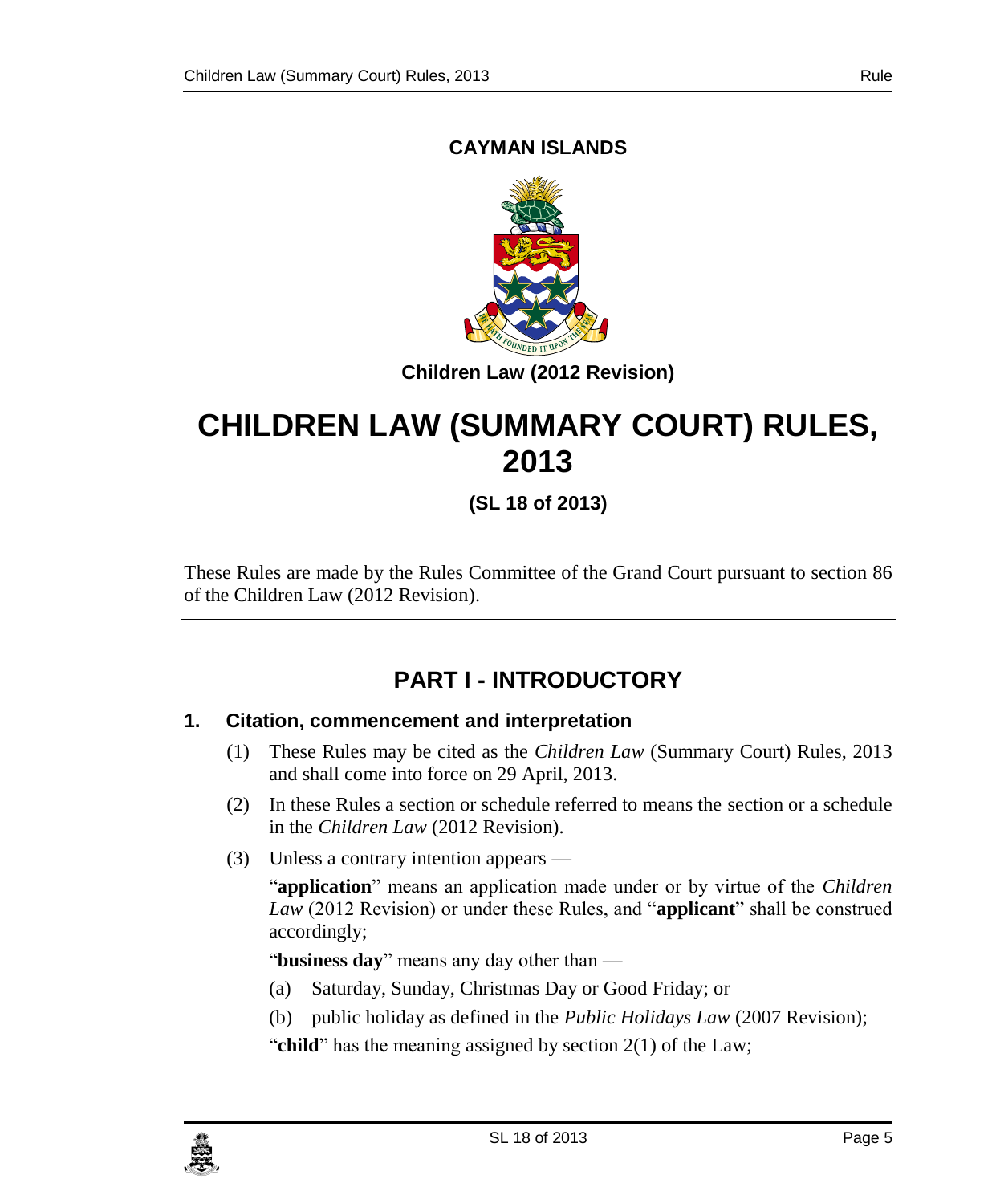"**contribution order**" has the meaning assigned by paragraph 19(2) of Schedule 2;

"**court**" means a summary court constituted in accordance with the provisions of the *Summary Jurisdiction Law* (2006 Revision);

"**Department**" means the Department of Government having responsibility for the welfare of children;

"**directions appointment**" means a hearing for directions under rule 14(2);

"**emergency protection order**" means an order under section 46;

"**file**" means deposit with the Civil Registry or as otherwise directed;

"**form**" means a form in the *Children Law* (Forms Rules) 2013 with such

variation as the circumstances of the particular case may require;

"**guardian** *ad litem*" means a guardian *ad litem*, appointed under section 43, of the child with respect to whom the proceedings are brought;

"**leave**" includes approval;

"**Law**" means the *Children Law* (2012 Revision);

"**note**" includes a record made by mechanical means;

"**parental responsibility**" has the meaning assigned by section 5;

"**parties**" in relation to any relevant proceedings means the respondents specified for those proceedings in the Schedule to these Rules, and the applicant;

"**proper officer**" means the Clerk of Court or other officer of the Court acting on his behalf with directions given by the Chief Justice;

"**recovery order**" means an order under section 53;

"**relevant proceedings**" has the meaning assigned by section 93(3);

"**section 10 order**" has the meaning assigned by section 10(2);

"**specified proceedings**" has the meaning assigned by section 43(6) and rule 2(2); and

"**welfare officer**" means a person who has been asked to prepare a welfare report under section 9.

#### <span id="page-5-0"></span>**2. Matters prescribed for the purposes of the Law**

- (1) The parties to proceedings in which directions are given under section 40(6), and any person named in such a direction, form the prescribed class for the purposes of section 40(8) (application to vary directions made with interim care or interim supervision order).
- (2) The following proceedings are specified for the purposes of section 43 in accordance with subsection (6) thereof —
	- (a) proceedings under section 27;

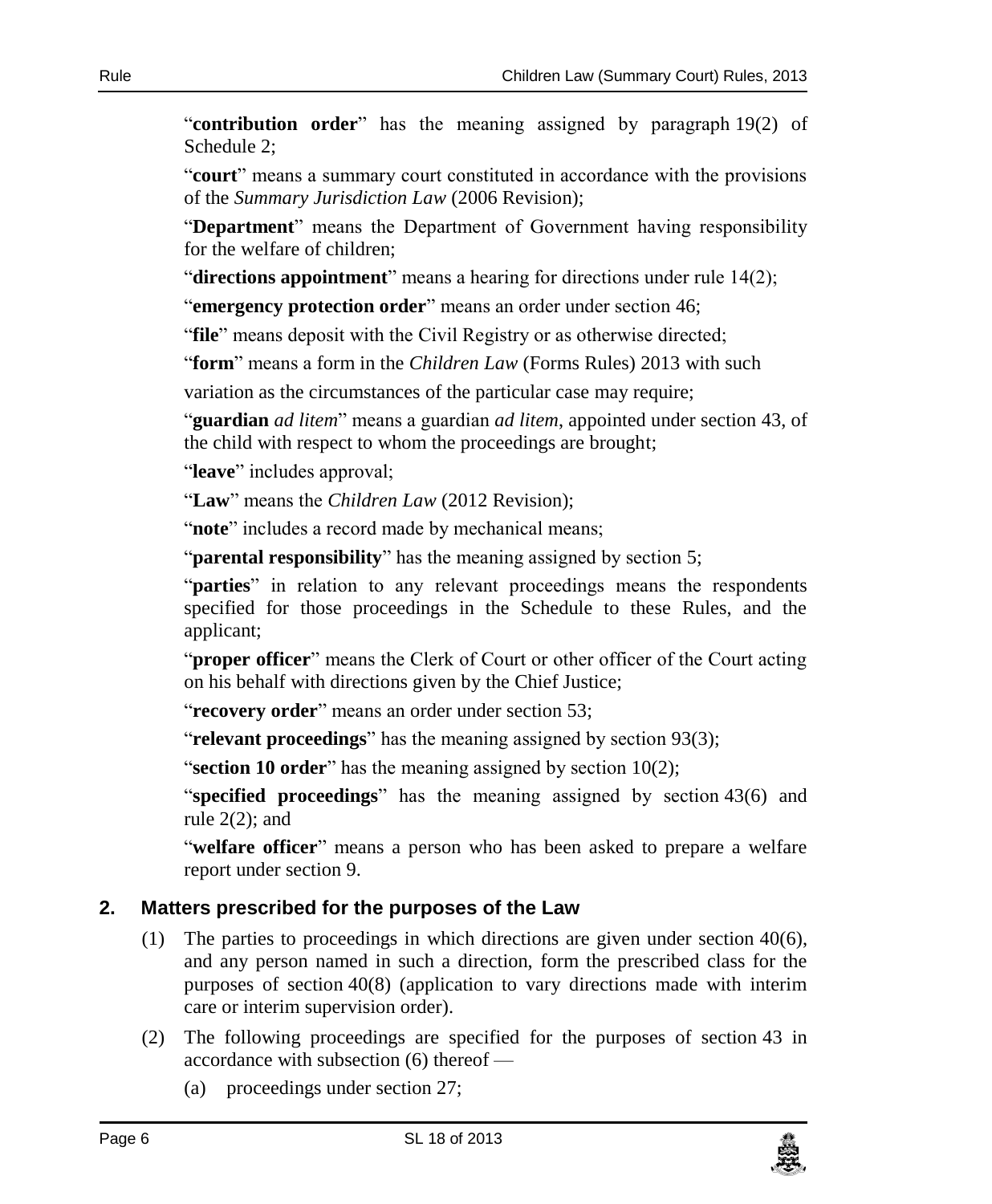- (b) applications under section 35(6); and
- (c) applications under paragraph 6(2) of Schedule 3.
- (3) The applicant for an order that has been made under section 45(1) and the persons referred to in section 45(11) may, in any circumstances, apply under section 45(12) for a child assessment order to be varied or discharged.
- (4) The following persons form the prescribed class for the purposes of section  $47(3)(b)$  (application to vary directions) —
	- (a) the parties to the application for the order in respect of which it is sought to vary the directions;
	- (b) the guardian *ad litem*;
	- (c) the Department; and
	- (d) any person who is named in the directions.

# **PART II - GENERAL**

#### <span id="page-6-1"></span><span id="page-6-0"></span>**3. Application for leave to commence proceedings**

- (1) Where the leave of the court is required to bring any relevant proceedings, the person seeking leave shall file —
	- (a) a written request for leave in Form C3 setting out the reasons for the application; and
	- (b) a draft of the application for the making of which leave is sought in the appropriate form together with sufficient copies for one to be served on each respondent.
- (2) On considering a request for leave filed under paragraph (1), the court shall
	- (a) grant the request, whereupon the proper officer shall inform the person making the request of the decision; or
	- (b) direct that a date be fixed for a hearing of the request, whereupon the proper officer shall fix such a date and give such notice as the court directs to the person making the request and to such other persons as the court requires to be notified, of the date so fixed.
- (3) Where leave is granted to bring any relevant proceedings, the application shall proceed in accordance with rule 4, but paragraph  $(1)(a)$  of that rule shall not apply.

### <span id="page-6-2"></span>**4. Application**

(1) Subject to paragraph  $(5)$ , an applicant shall —

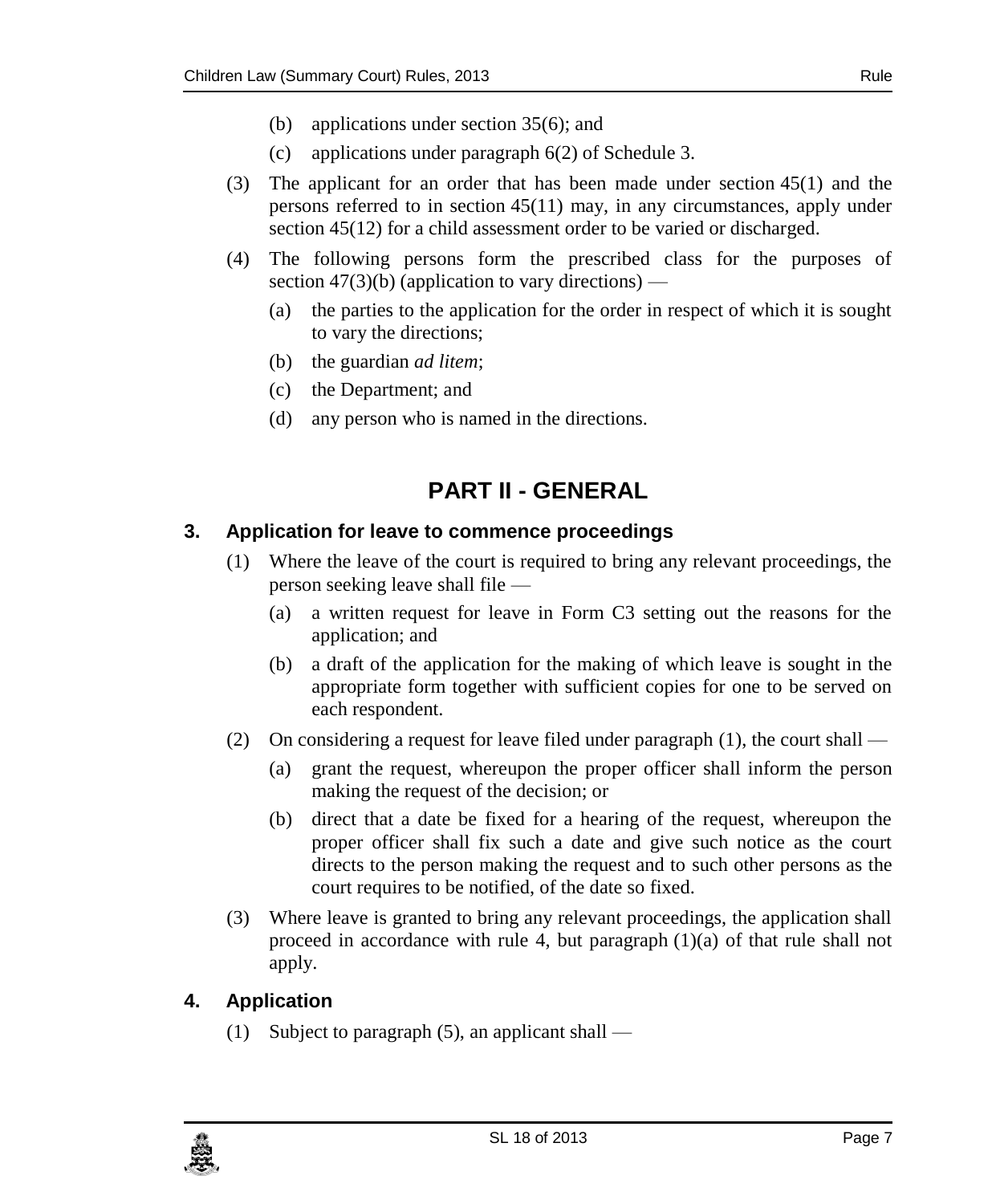- (a) file the documents referred to in paragraph (2) (which documents shall together be called the 'application') together with sufficient copies for one to be served on each respondent; and
- (b) serve a copy of the application, together with Form C4 and such (if any) of Forms C6 and C10 as are given to him by the proper officer under paragraph (2)(c) on each respondent such minimum number of days prior to the date fixed under paragraph 2(a) as is specified for that application in the Schedule to these Rules.
- (2) The documents to be filed under paragraph  $(1)(a)$  are
	- (a) whichever is appropriate of Forms CI to C5 and such of the supplemental Forms C9 or C11 to C21 as may be appropriate; or
	- (b) where there is no appropriate form a statement in writing of the order sought; and
	- (c) where the application is made in respect of more than one child, all the children shall be included in the one application.
- (3) On receipt of the documents filed under paragraph  $(1)(a)$ , the proper officer shall —
	- (a) fix the date, time and place for a hearing or a directions appointment, allowing sufficient time for the applicant to comply with paragraph  $(1)(b)$ ;
	- (b) endorse the date, time and place so fixed upon Form C4 and where appropriate, Form C5; and
	- (c) return forthwith to the applicant the copies of the application and Form C10 if filed with it, together with Form C4 and such of Forms C5 and C6 as are appropriate.
- (4) The applicant shall, at the same time as complying with paragraph  $(1)(b)$ , serve Form 5 on the persons set out in relation to the relevant class of proceedings specified in the Schedule to these Rules.
- (5) An application for
	- (a) a section 10 order;
	- (b) an emergency protection order;
	- (c) a warrant under section 51(9);
	- (d) a recovery order; or
	- (e) a warrant under section 93(1),

may, with leave of the court, be made *ex parte* in which case the applicant shall —

(i) file with the court the application in the appropriate form at the time when the application is made or as directed by the court; and

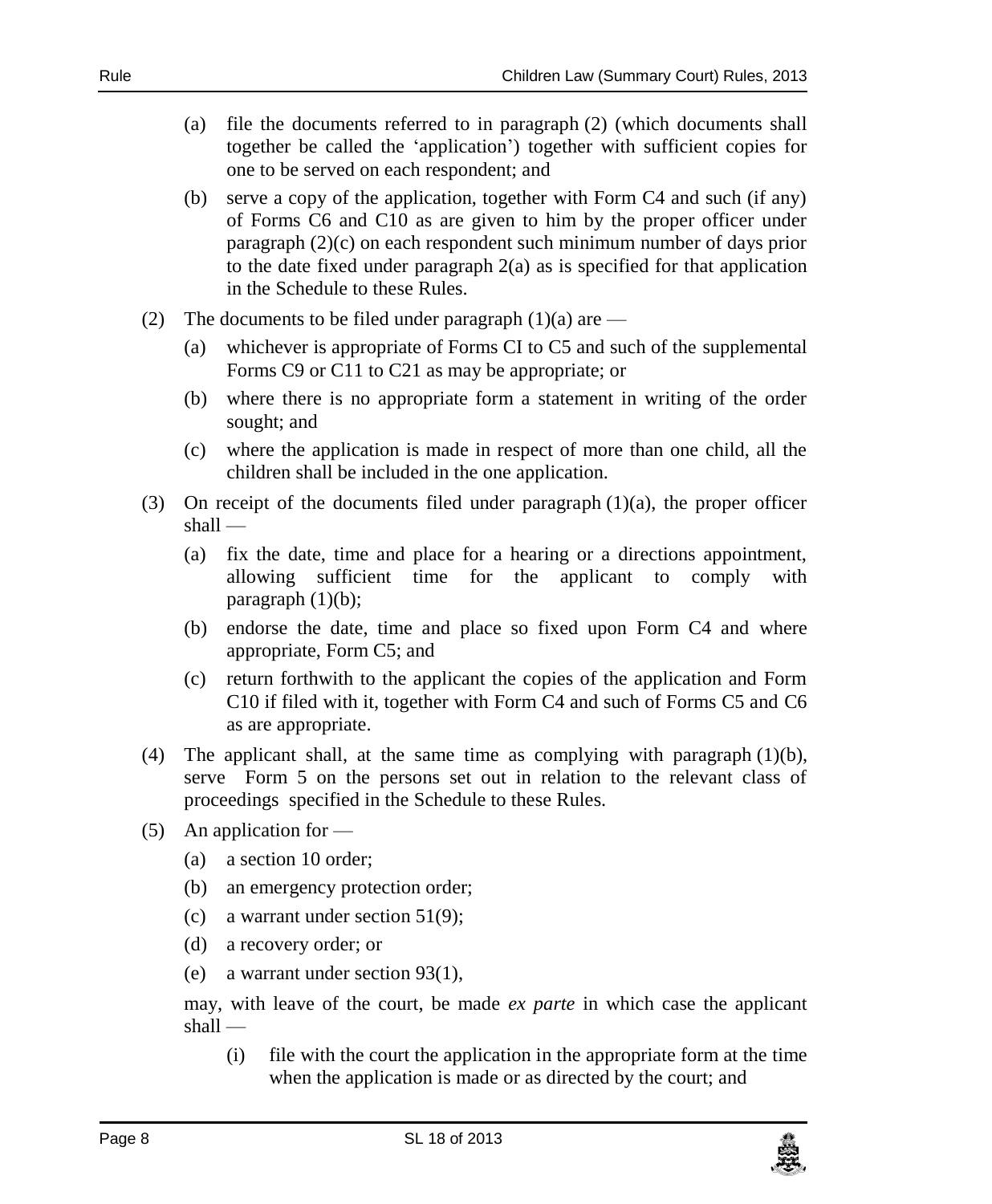- (ii) in the case of an application for a prohibited steps order, or a specific issue order, under section 10 or an emergency protection order, and also in the case of an application for an order under section 76(1) where the application is *ex parte*, serve a copy of the application on each respondent within 48 hours after the making of the order.
- (6) Where the court refuses to make an order on an *ex parte* application it may direct that the application be made inter partes.
- (7) In the case of proceedings specified under the *Children Law* (Forms) Rules, 2013, the application under paragraph (1) shall be accompanied by a statement in Form C10 setting out the financial details which the applicant believes to be relevant to the application, together with sufficient copies for one to be served on each respondent.

#### <span id="page-8-0"></span>**5. Withdrawal of application**

- (1) An application may be withdrawn only with leave of the court.
- (2) Subject to paragraph (3), a person seeking leave to withdraw an application shall file and serve on the parties a written request for leave setting out the reasons for the request.
- (3) The request under paragraph (2) may be made orally to the court if the parties and, if appointed, the guardian *ad litem* or the welfare officer are present.
- (4) Upon receipt of a written request under paragraph (2), the court shall
	- $(a)$  if
		- (i) the parties consent in writing;
		- (ii) any guardian *ad litem* has had an opportunity to make representations; and
		- (iii) the court thinks fit,

grant the request in which case the proper officer shall notify the parties, the guardian *ad litem* and the welfare officer of the granting of the request; or

(b) the proper officer shall fix a date for the hearing of the request and give at least 7 days' notice to the parties, the guardian *ad litem* and the welfare officer of the date fixed.

#### <span id="page-8-1"></span>**6. Transfer of proceedings**

(1) Where, in any relevant proceedings, the court receives a request in writing from a party that the proceedings be transferred to the Grand Court, the court shall issue a certificate in the appropriate form, granting or refusing the request.

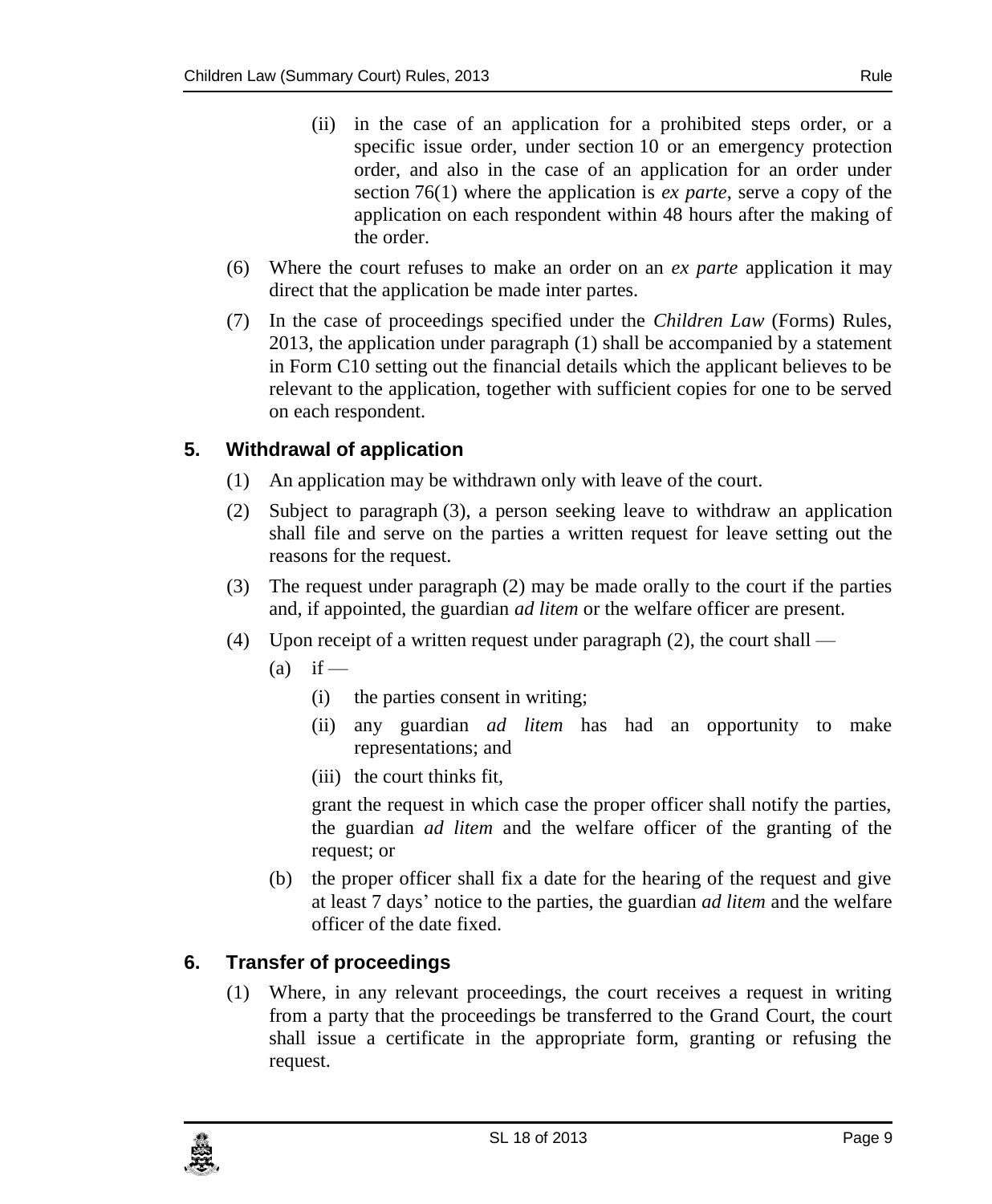- (2) Where a request is granted under paragraph (1), the proper officer shall send a copy of the certificate to —
	- (a) the parties;
	- (b) any guardian *ad litem*; and
	- (c) the Registry of the Family Division of the Grand Court.
- (3) Any consent given or refused by the court shall be recorded in writing by the court at the time it is given or refused or as soon as practicable thereafter.
- (4) Where a request to transfer proceedings to the Grand Court is refused under paragraph (1), the person who made the request may apply in accordance with rule 3.6 of the *Children Law* (Grand Court) Rules, 2013 for an order for transfer.

#### <span id="page-9-0"></span>**7. Parties**

- (1) The respondents to proceedings to which this Part applies shall be those persons set out in the relevant part of the Schedule to these Rules.
- (2) In any relevant proceedings a person may file an application in Form C3 that —
	- (a) he or another party be joined as party;
	- (b) another person cease to be a party.
- (3) On considering an application under paragraph (2) the court shall, subject to paragraph  $(4)$  —
	- (a) grant it without a hearing or representations, save that this shall be done only in the case of an application under paragraph  $(2)(a)$ , whereupon the proper officer shall inform the parties and the person making the application of that decision;
	- (b) order that a date be fixed for the consideration of the application, whereupon the proper officer shall give notice of the date so fixed, together with a copy of the application —
		- (i) in the case of an application under paragraph  $(2)(a)$ , to the applicant; and
		- (ii) in the case of an application under paragraph  $(2)(b)$ , to the parties;

or

- (c) invite the parties or any of them to make written representations, within a specified period, as to whether the request should be granted; and upon the expiry of the period the court shall act in accordance with sub paragraph (a) or (b).
- (4) Where a person with parental responsibility requests that he be joined under paragraph (2)(a), the court shall grant his request.

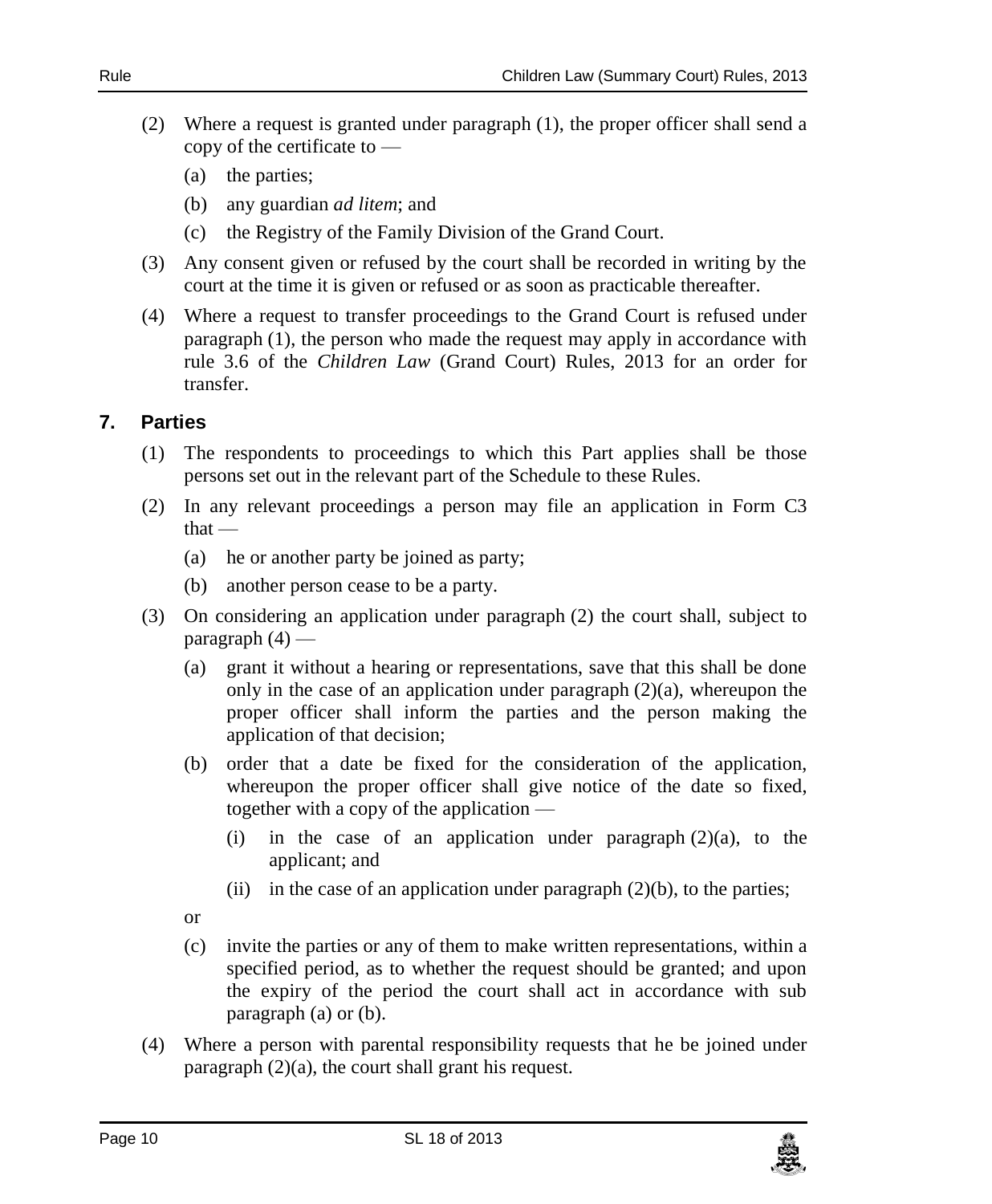- (5) In any relevant proceedings the court may direct
	- (a) that a person who would not otherwise be a respondent under these Rules be joined as a party to the proceedings; or
	- (b) that a party to the proceedings cease to be a party.

### <span id="page-10-0"></span>**8. Service**

- (1) Where service of a document is required by these Rules (and not by a provision to which section 97(1) applies (service of notice or other document under the Law), it may be effected as set out in any relevant Practice Direction  $or$  —
	- (a) if the person to be served is not known by the person serving to be acting by an attorney-at-law —
		- (i) by delivering it to him personally; or
		- (ii) by delivering it at, or by sending it by registered post to his residence or his last known residence; or
	- (b) if the person to be served is known by the person serving to be acting by an attorney-at-law —
		- (i) by delivering the document at, or sending it by registered post to the address of the attorney-at-law for service;
		- (ii) where the attorney-at-law's address for service includes a numbered P. O. Box, by posting the document to that P.O. Box; or
		- (iii) by sending a legible copy of the document by facsimile transmission to the attorney-at-law's office.
- (2) Where a child who is a party to any relevant proceedings is required by these Rules to serve a document, service shall be effected by —
	- (a) the attorney-at-law acting for the child;
	- (b) where there is no such attorney-at-law, the guardian *ad litem*; or
	- (c) where there is neither such an attorney-at-law nor a guardian *ad litem*, the court.
- (3) Service of any document on a child shall, subject to any direction of the court, be effected by service on —
	- (a) the attorney-at-law acting for the child;
	- (b) the guardian *ad litem*, where there is no such attorney-at-law; or
	- (c) where there is neither such an attorney-at-law nor a guardian *ad litem*, with leave of the court, the child.
- (4) Where the court refuses leave under paragraph (3)(c), a direction shall be given under paragraph (7).

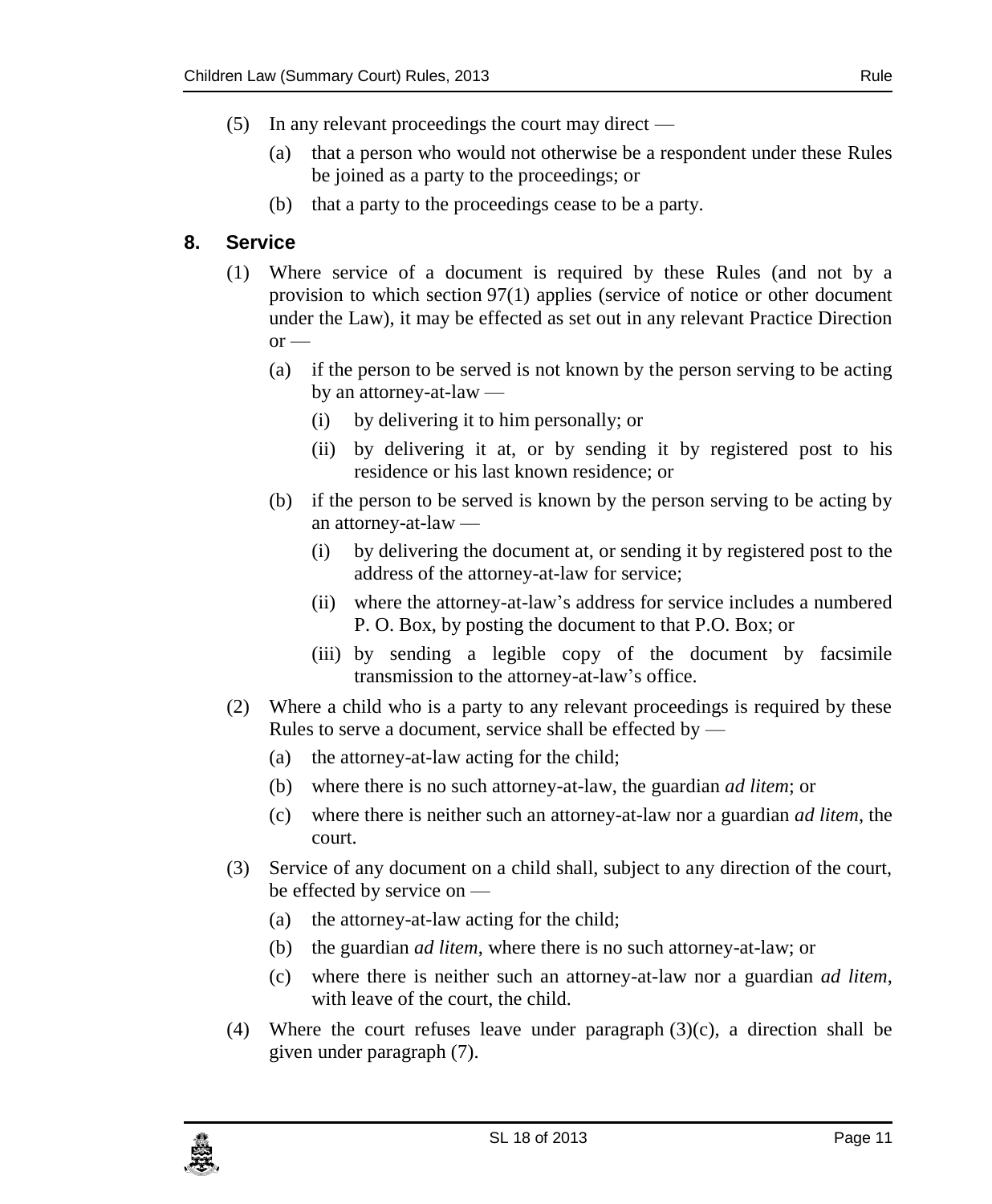- (5) A document shall, unless the contrary is proved, be deemed to have been served —
	- (a) in the case of service by registered post, on the third business day after posting; and
	- (b) in the case of service in accordance with paragraph  $(1)(b)(ii)$ , on the third business day after the day on which it is posted to the P.O. Box.
- (6) At or before the first directions appointment in, or hearing of, relevant proceedings, whichever occurs first, the applicant shall file a statement in the appropriate form that service of —
	- (a) a copy of the application and other documents referred to in rule  $4(1)(b)$ has been effected on each respondent; and
	- (b) notice of the proceedings has been effected under rule 4(4),

and the statement shall indicate —

- (i) the manner, date, time and place of service; or
- (ii) where service was effected by post, the date, time and place of posting.
- (7) In any relevant proceedings, where these Rules require a document to be served, the court or the proper officer may, without prejudice to any power under rule 14, direct that —
	- (a) the requirement shall not apply;
	- (b) the time specified by the rules for complying with the requirement shall be abridged to such extent as may be specified in the direction; or
	- (c) service shall be effected in such matter as may be specified in the direction.

#### <span id="page-11-0"></span>**9. Acknowledgment of application**

Within 14 days of service of an application for a section 10 order or an application specified under the *Children Law* (Forms) Rules, 2013 each respondent shall file and serve on the parties an acknowledgment of the application in Form C6.

#### <span id="page-11-1"></span>**10. Appointment of guardian** *ad litem*

- (1) As soon as practicable after the commencement of specified proceedings or the transfer of such proceedings to the court, the court shall appoint a guardian *ad litem* unless —
	- (a) such an appointment has already been made by the court which made the transfer and is subsisting; or
	- (b) the court considers that such an appointment is not necessary to safeguard the interests of the child.

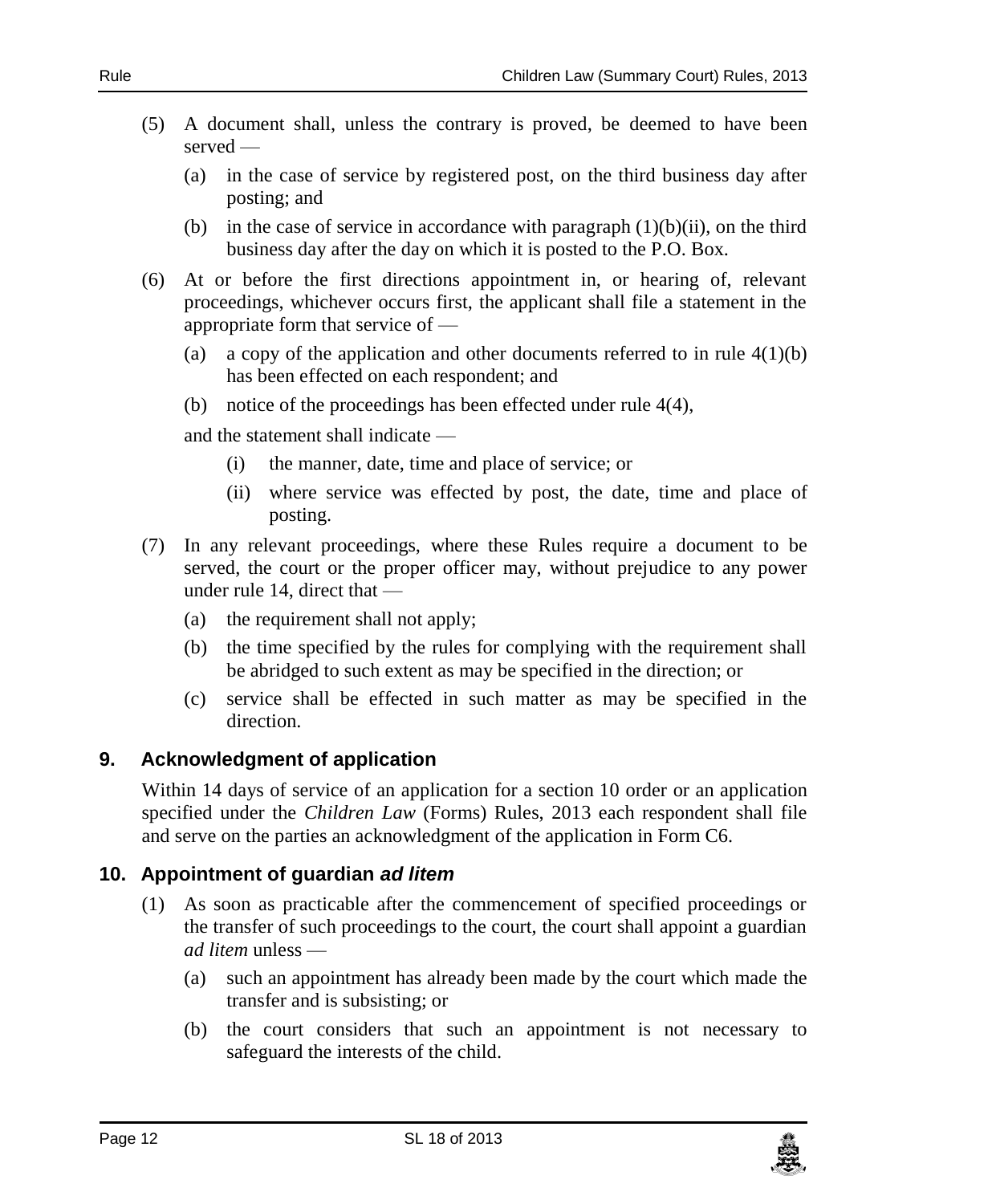- (2) At any stage in specified proceedings a party may apply, without notice to the other parties unless the court otherwise directs, for the appointment of a guardian *ad litem*.
- (3) The court shall grant an application under paragraph (2) unless it is considered that such an appointment is not necessary to safeguard the interests of the child, in which case reasons shall be given.
- (4) At any stage in specified proceedings the court may appoint a guardian *ad litem* even though no application is made for such an appointment.
- (5) The proper officer shall, as soon as practicable, notify the parties and any welfare officer of an appointment under this rule or of a decision not to make such an appointment.
- (6) Upon the appointment of a guardian *ad litem* the proper officer shall, as soon as practicable, notify him of the appointment and serve on him copies of the application and of documents filed under rule 17(1).
- (7) When appointing a guardian *ad litem*, the court shall consider the appointment of anyone who has previously acted as guardian *ad litem* of the same child.
- (8) The appointment of a guardian *ad litem* under this rule shall continue for such time as is specified in the appointment or until terminated by the court.
- (9) When terminating an appointment in accordance with paragraph (8), the court shall give reasons in writing for so doing.
- (10) Where the court appoints a guardian *ad litem* in accordance with this rule or refuses to make such an appointment, the court shall record the appointment or refusal in the appropriate or refusal in the appropriate form.

#### <span id="page-12-0"></span>**11. Powers and duties of guardian** *ad litem*

- (1) In carrying out his duty under section 43(2), the guardian *ad litem* shall have regard to the principle set out in section  $3(1)$  and the matters set out in section  $3(3)(a)$  to (f) as if for the word "court" in that section there were substituted the words "guardian *ad litem*".
- (2) The guardian *ad litem* shall
	- (a) appoint an attorney-at-law to represent the child, unless such an attorney at-law has already been appointed; and
	- (b) give such advice to the child as is appropriate having regard to his understanding and, subject to rule 12(1)(a), instruct the attorney-at-law representing the child on all matters relevant to the interests of the child, including possibilities for appeal, arising in the course of the proceedings.
- (3) Where it appears to the guardian *ad litem* that the child
	- (a) is instructing his attorney-at-law directly; or

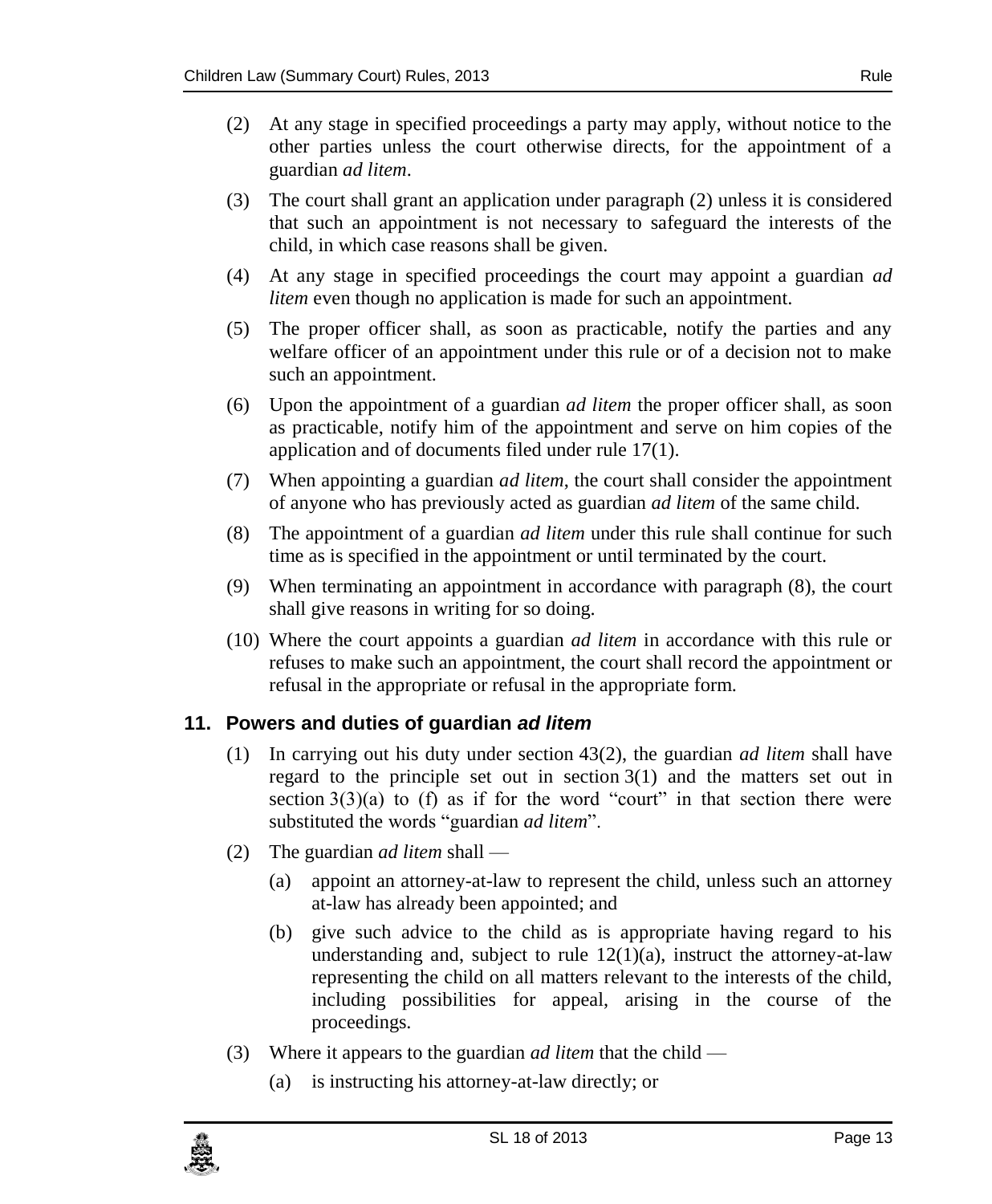(b) intends to, and is capable of, conducting the proceedings on his own behalf,

he shall so inform the court and thereafter —

- (i) shall perform all of his duties set out in this rule, other than duties under paragraph  $(2)(a)$  and such other duties as the court may direct;
- (ii) shall take such part in the proceedings as the court may direct; and
- (iii) may, with leave of the court, have legal representation in his conduct of those duties.
- (4) The guardian *ad litem* shall, unless excused by the court, attend all directions appointments in, and hearings of, the proceedings and shall advise the court on the following matters —
	- (a) whether the child is of sufficient understanding for any purpose including the child's refusal to submit to a medical or psychiatric examination or other assessment that the court has power to require, direct or order;
	- (b) the wishes of the child in respect of any matter relevant to the proceedings, including his attendance at court;
	- (c) the appropriate forum for the proceedings;
	- (d) the appropriate timing of the proceedings or any part of them;
	- (e) the options available to the court in respect of the child and the suitability of each such option including what order should be made in determining the application; and
	- (f) any other matter on which the court seeks his advice or in relation to which he considers that the court should be informed.
- (5) The advice given under paragraph (4) may, subject to any order of the court, be given orally or in writing; and if the advice is given orally, a note of it shall be taken by the court.
- (6) The guardian *ad litem* shall, where practicable, notify any person whose joinder as a party to those proceedings would be likely, in the guardian *ad litem*'s opinion, to safeguard the interests of the child, of that person's right to apply to be joined under rule  $7(2)$  and shall inform the court —
	- (a) of any such notification given;
	- (b) of anyone whom he attempted to notify under this paragraph but was unable to contact; and
	- (c) of anyone whom he believes may wish to be joined to the proceedings.
- (7) The guardian *ad litem* shall, unless the court otherwise directs, not less than 7 days before the date fixed for the final hearing of the proceedings, file a

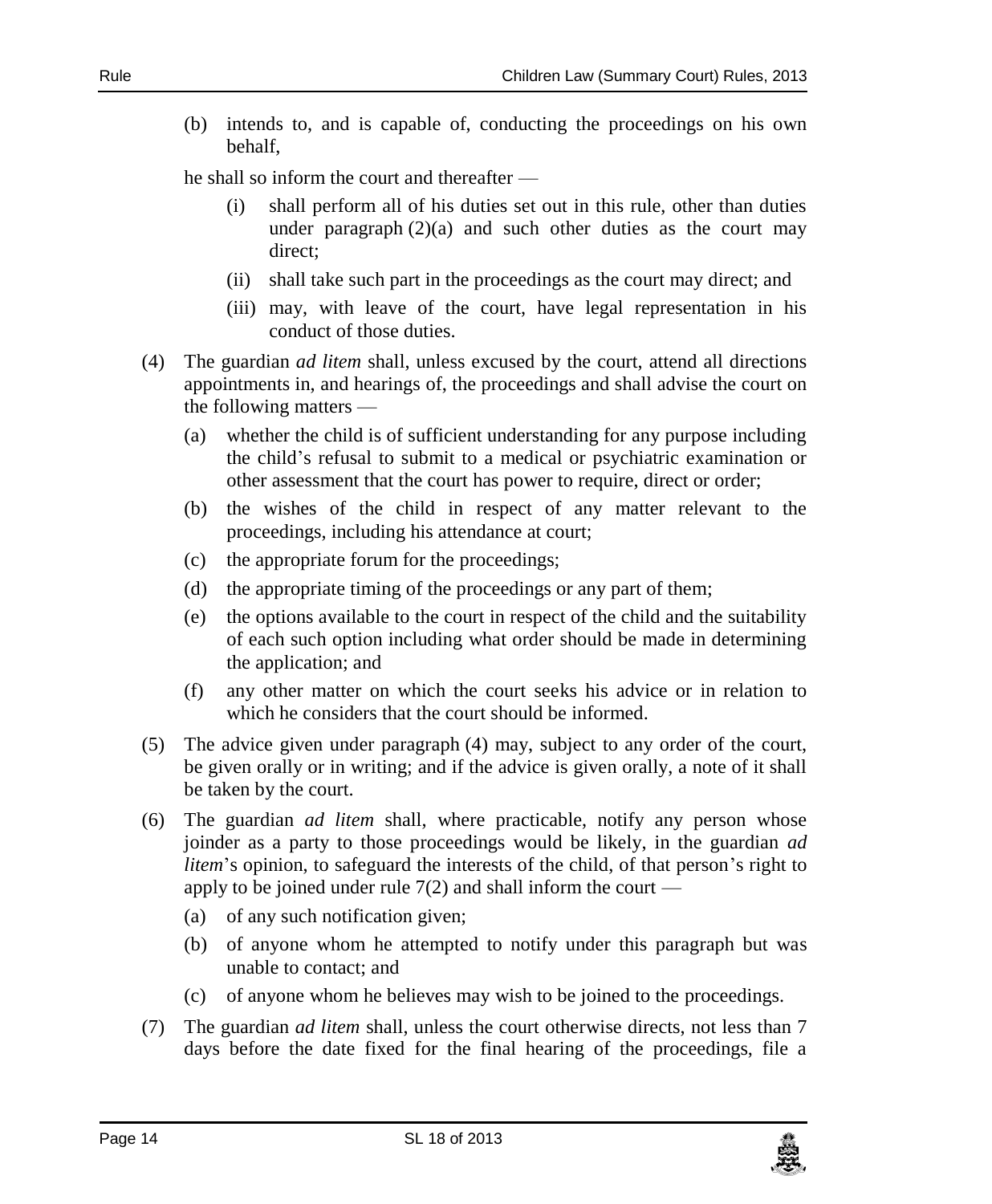written report advising on the interests of the child; and the proper officer shall, as soon as practicable, serve a copy of the report on the parties.

- (8) The guardian *ad litem* shall serve and accept service of documents on behalf of the child in accordance with rule  $8(2)(b)$  and  $(3)(b)$  and, where the child has not himself been served, and has sufficient understanding, advise the child of the contents of any documents so served.
- (9) The guardian *ad litem* shall make carry out investigations as may be necessary for him to carry out his duties and shall, in particular —
	- (a) contact or seek to interview such persons as he thinks appropriate or as the court directs;
	- (b) if he inspects records of the kinds referred to in section 44, bring to the attention of the court and such other persons as the court may direct, all such records and documents which may, in his opinion, assist in the proper determination of the proceedings; and
	- (c) obtain such professional assistance as is available to him which he thinks appropriate or which the court directs him to obtain.
- (10) In addition to his duties under other paragraphs of this rule, the guardian *ad litem* shall provide to the court such other assistance as may be required.
- (11) A party may question the guardian *ad litem* about oral or written advice tendered by him to the court under this rule.

#### <span id="page-14-0"></span>**12. Attorney-at-law for child**

- (1) An attorney-at-law appointed under section 43(3) or in accordance with rule  $11(2)(a)$  shall represent the child —
	- (a) in accordance with instructions received from the guardian *ad litem* (unless the attorney-at-law considers, having taken into account the views of the guardian *ad litem* and any direction of the court under rule 11(3), that the child wishes to give instructions which conflict with those of the guardian *ad litem* and that he is able, having regard to his understanding, to give such instructions on his own behalf in which case he shall conduct the proceedings in accordance with instructions received from the child);
	- (b) where no guardian *ad litem* has been appointed for the child and the condition in section  $43(4)(b)$  is satisfied, in accordance with instructions received from the child; or
	- (c) in default of instructions under (a) or (b), in furtherance of the best interests of the child.
- (2) An attorney-at-law appointed under section 43(3) or in accordance with rule 11(2)(a) shall serve and accept service of documents on behalf of the child in accordance with rule  $8(2)(a)$  and  $(3)(a)$  and, where the child has not himself

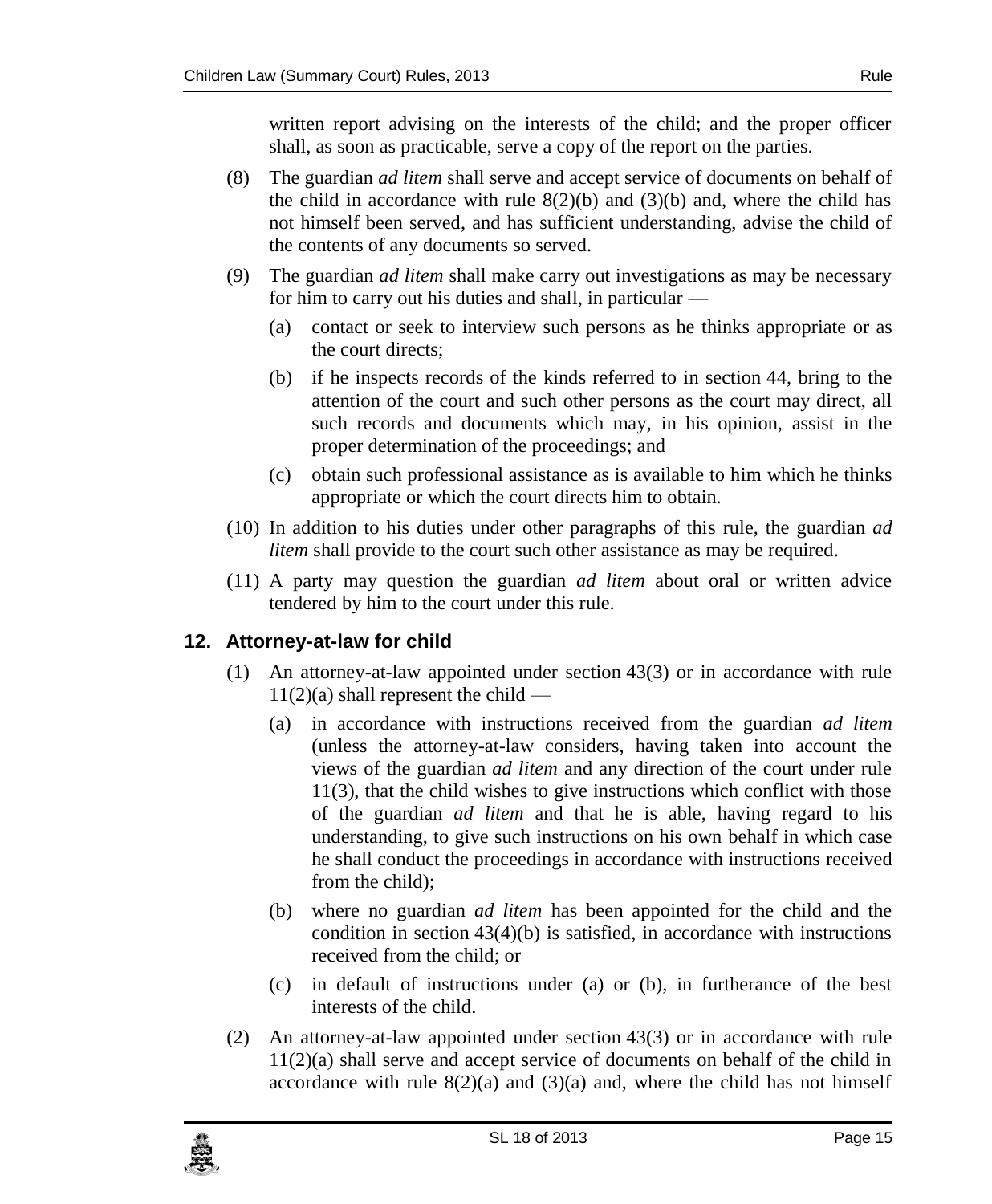been served and has sufficient understanding, advise the child of the contents of any document so served.

- (3) Where the child wishes an appointment of an attorney-at-law under section 43(3) or in accordance with rule  $11(2)(a)$  to be terminated, he may apply to the court for an order terminating the appointment; and the attorneyat-law and the guardian *ad litem* shall be given an opportunity to make representations.
- (4) Where the guardian *ad litem* wishes an appointment of an attorney-at-law under section  $43(3)$  to be terminated, he may apply to the court for an order terminating the appointment; and the attorney-at-law and, if he is of sufficient understanding, the child, shall be given an opportunity to make representations.
- (5) When terminating an appointment in accordance with paragraph (3) or (4), the court shall give reasons for so doing.
- (6) Where the court appoints an attorney-at-law under section 43(3) or refuses to make such an appointment, the proper officer shall record the appointment or refusal in the appropriate form and serve a copy on the parties and, where he is appointed, on the attorney-at-law.

#### <span id="page-15-0"></span>**13. Welfare officer**

- (1) Where the court or proper officer has directed that a written report be made by a welfare officer, the report shall be filed at or by such time as the court or the proper officer directs or, in the absence of such a direction, at least 14 days before a relevant hearing; and the proper officer shall, as soon as practicable, serve a copy of the report on the parties and any guardian *ad litem*.
- (2) In paragraph (1), a hearing is relevant if the proper officer or the court has given the welfare officer notice that his report is to be considered at it.
- (3) After the filing of the written report by the welfare officer, the court or proper officer may direct that the welfare officer attend any hearing at which the report is to be considered —
	- (a) except where such a direction is given at a hearing attended by the welfare officer, the proper officer shall inform the welfare officer of the direction; and
	- (b) at the hearing at which the report is considered any party may question the welfare officer about his report.

#### <span id="page-15-1"></span>**14. Directions**

(1) In this rule, "party" includes the guardian *ad litem* and, where a request or direction concerns a report under section 9, the welfare officer.

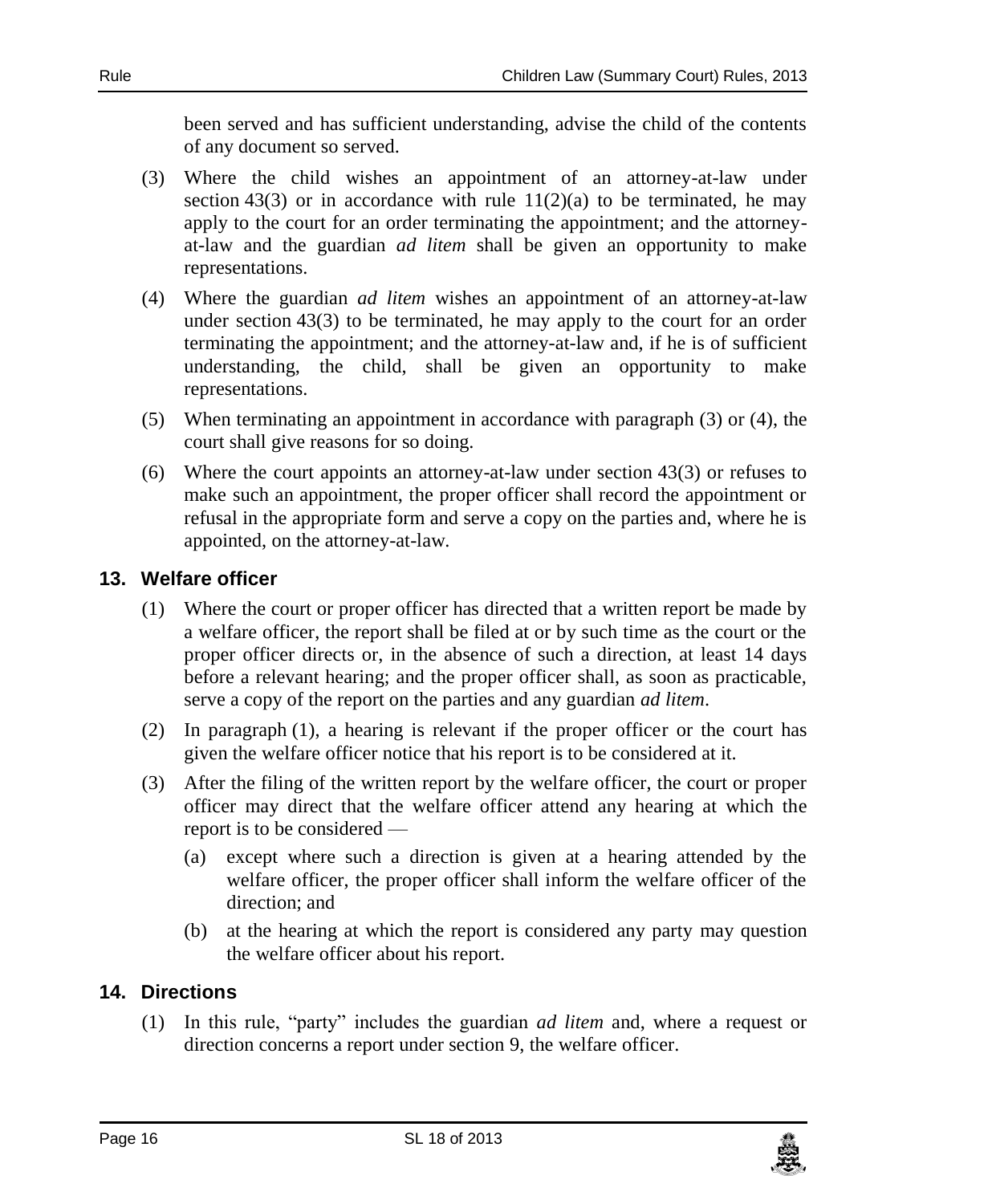- (2) In any relevant proceedings the court may, subject to paragraph (3), give, vary or revoke directions for the conduct of the proceedings, including directions relating to —
	- (a) the timetable for the proceedings;
	- (b) varying the time within which or by which an act is required, by these Rules, to be done;
	- (c) the attendance of the child;
	- (d) the appointment of a guardian *ad litem* whether under section 43 or otherwise, or of an attorney-at-law under section 43(3);
	- (e) the service of documents;
	- (f) the submission of evidence including experts' reports;
	- (g) the preparation of welfare reports under section 9; (h) the transfer of the proceedings to the Grand Court; and
	- (i) consolidation with other proceedings.
- (3) Directions under paragraph (2) may be given, varied or revoked either
	- (a) of the court's own motion having given the parties notice of the intention to do so and an opportunity to attend and be heard or to make written representations;
	- (b) on the written application in Form C3 of a party specifying the direction which is sought, filed and served on the other parties; or
	- (c) on the written application in Form C3 of a party specifying the direction which is sought, to which the other parties consent and which they or their representatives have signed.
- (4) In an urgent case, the application under paragraph (3)(b) may, with the leave of the court, be made —
	- (a) orally;
	- (b) without notice to the parties; or
	- (c) both as in sub-paragraph (a) and as in sub-paragraph (b).
- (5) On receipt of an application under paragraph  $(3)(b)$  the proper officer shall fix a date for the hearing of the application and give not less than 2 days' notice in Form C4 to the parties of the date so fixed.
- (6) On considering an application under paragraph  $(3)(c)$  the court shall either
	- (a) grant the application, whereupon the proper officer shall inform the parties of the decision; or
	- (b) direct that a date be fixed for the hearing of the application, whereupon the proper officer shall fix such a date and give not less than 2 days' notice to the parties of the date so fixed.

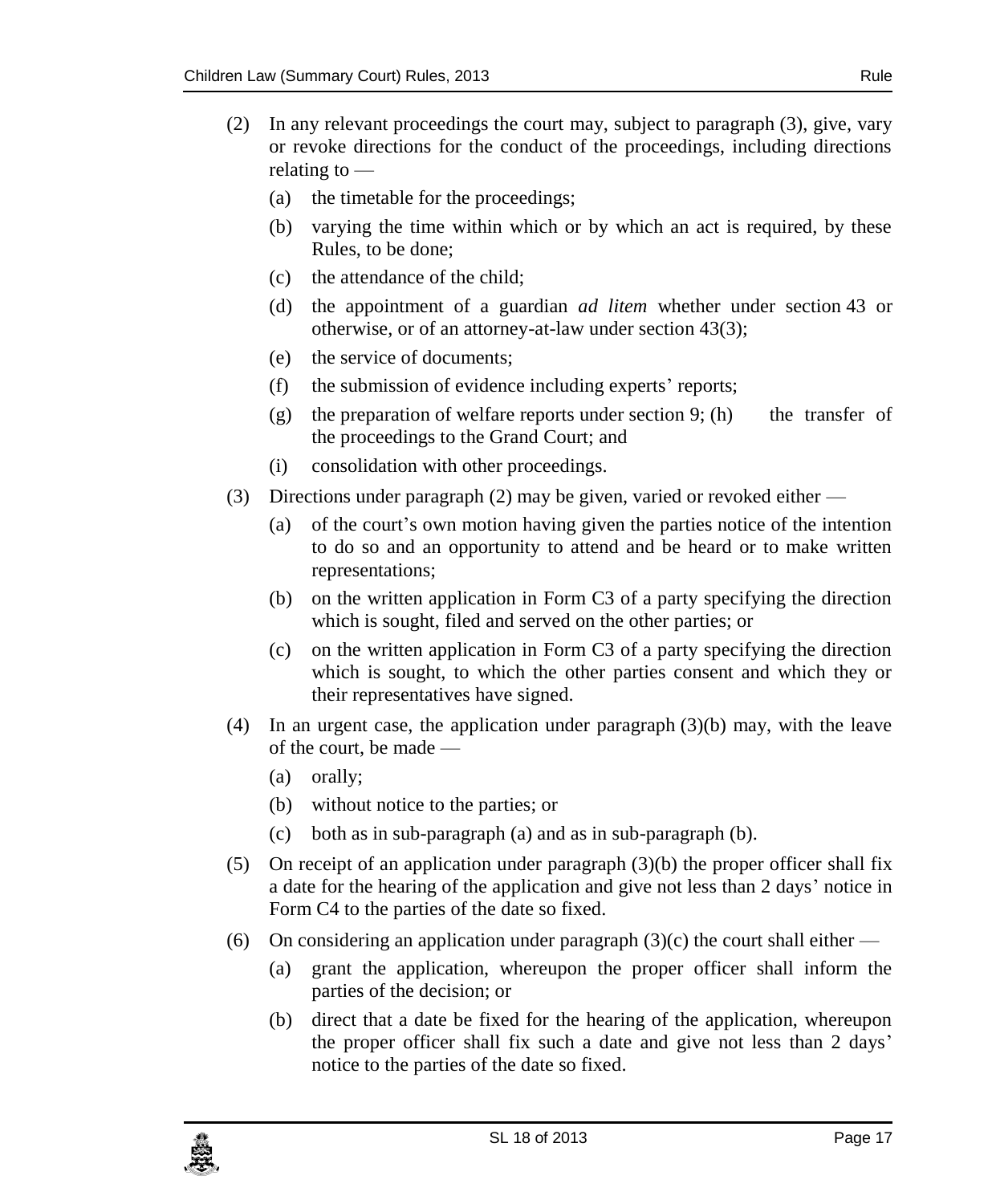- (7) A party may request, in accordance with paragraph 3(b) or (c), that an order be made under section  $13(3)$  or, if he is entitled to apply for such an order, under section  $40(1)$ , and paragraphs  $(4)$ ,  $(5)$  and  $(6)$  shall apply accordingly.
- (8) Where, in any relevant proceedings, the court has power to make an order of its own motion, the power to give directions under paragraph (2) shall apply.
- (9) Directions of the court which are still in force immediately prior to the transfer of relevant proceedings to the Grand Court shall continue to apply following the transfer, subject to any changes of terminology which are required to apply those directions to the court to which the proceedings are transferred, unless varied or discharged by directions under paragraph (2).
- (10) The proper officer or the court shall record the giving, variation or revocation of a direction under this rule in the appropriate form and serve, as soon as practicable, a copy of the form on any party who was not present at the giving, variation or revocation.

#### <span id="page-17-0"></span>**15. Timing of proceedings**

- (1) Any period of time fixed by these Rules, or by any order or direction, for doing any act shall be reckoned in accordance with this rule.
- (2) Where the period, being a period of 7 days or less, would include a day which is not a business day, that day shall be excluded.
- (3) Where the time fixed for filing a document with the court expires on a day on which the court's office is closed, and for that reason the document cannot be filed on that day, the document shall be filed in time if it is filed on the next day on which the court's office is open.
- (4) Where these Rules provide a period of time within which or by which a certain act is to be performed in the course of relevant proceedings, that period may not be extended otherwise than by a direction of the court under rule 14.
- $(5)$  At the
	- (a) transfer to the court of relevant proceedings;
	- (b) postponement or adjournment of any hearing or directions appointment in the course of relevant proceedings; or
	- (c) conclusion of any such hearing or directions appointment other than one at which the proceedings are determined, or so soon thereafter as is practicable,

the court shall —

(i) fix a date upon which the proceedings shall come before the court again for such purposes as the court directs, which date shall, where paragraph (a) applies, be as soon as possible after the transfer; and

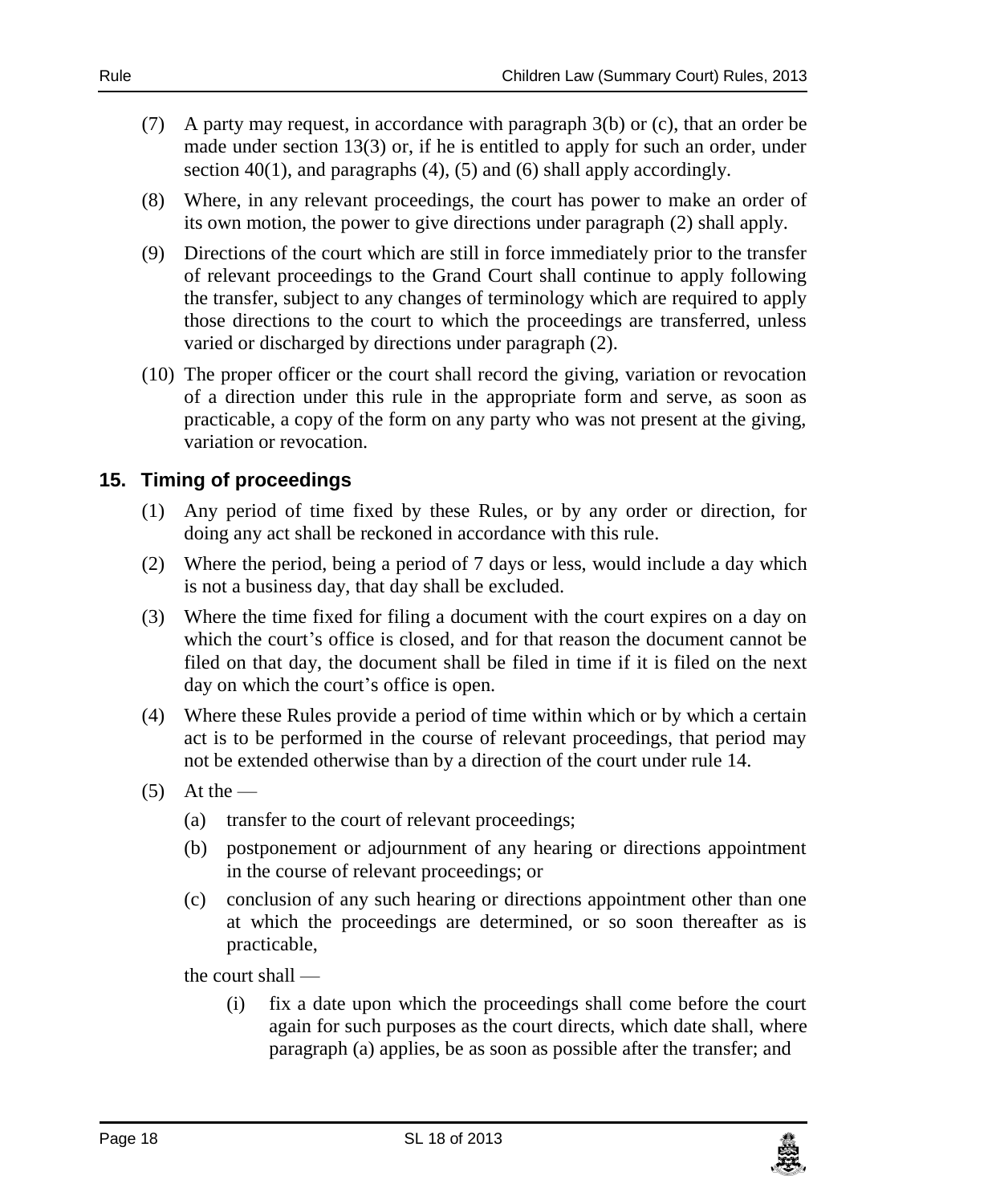(ii) give notice to the parties and to the guardian *ad litem* or the welfare officer of the date so fixed.

#### <span id="page-18-0"></span>**16. Attendance at directions appointment and hearing**

- (1) Subject to paragraph (2), a party shall attend a directions appointment of which he has been given notice in accordance with rule 14(5) unless the court otherwise directs.
- (2) Relevant proceedings shall take place in the absence of any party including the child if —
	- (a) the court considers it in the interests of the child, having regard to the matters to be discussed or the evidence likely to be given; and
	- (b) the party is represented by a guardian *ad litem* or attorney-at-law;

and when considering the interests of the child under sub-paragraph (a) the court shall give the guardian *ad litem*, attorney-at-law for the child and, if he is of sufficient understanding, the child, an opportunity to make representations.

- (3) Subject to paragraph (4), where at the time and place appointed for a hearing or directions appointment the applicant appears but one or more of the respondents do not, the court may proceed with the hearing or appointment.
- (4) The court shall not begin to hear an application in the absence of a respondent unless —
	- (a) it is proved to the satisfaction of the court that he received reasonable notice of the date of the hearing; or
	- (b) the court is satisfied that the circumstances of the case justify proceeding with the hearing.
- (5) Where, at the time and place appointed for a hearing or directions appointment, one or more respondents appear but the applicant does not, the court may refuse the application or, if sufficient evidence has previously been received, proceed in the absence of the applicant.
- (6) Where at the time and place appointed for a hearing or directions appointment neither the applicant nor any respondent appears, the court may refuse the application.
- (7) If the court considers it expedient in the interests of the child, it shall hear any relevant proceedings in private and only the officers of the court, the parties, their legal representatives and such other persons as specified by the court may attend.

#### <span id="page-18-1"></span>**17. Documentary evidence**

(1) Subject to paragraphs (4) and (5), in any relevant proceedings a party shall file and serve on the parties, any welfare officer and any guardian *ad litem* of whose appointment he has been given notice under rule  $10(5)$  —

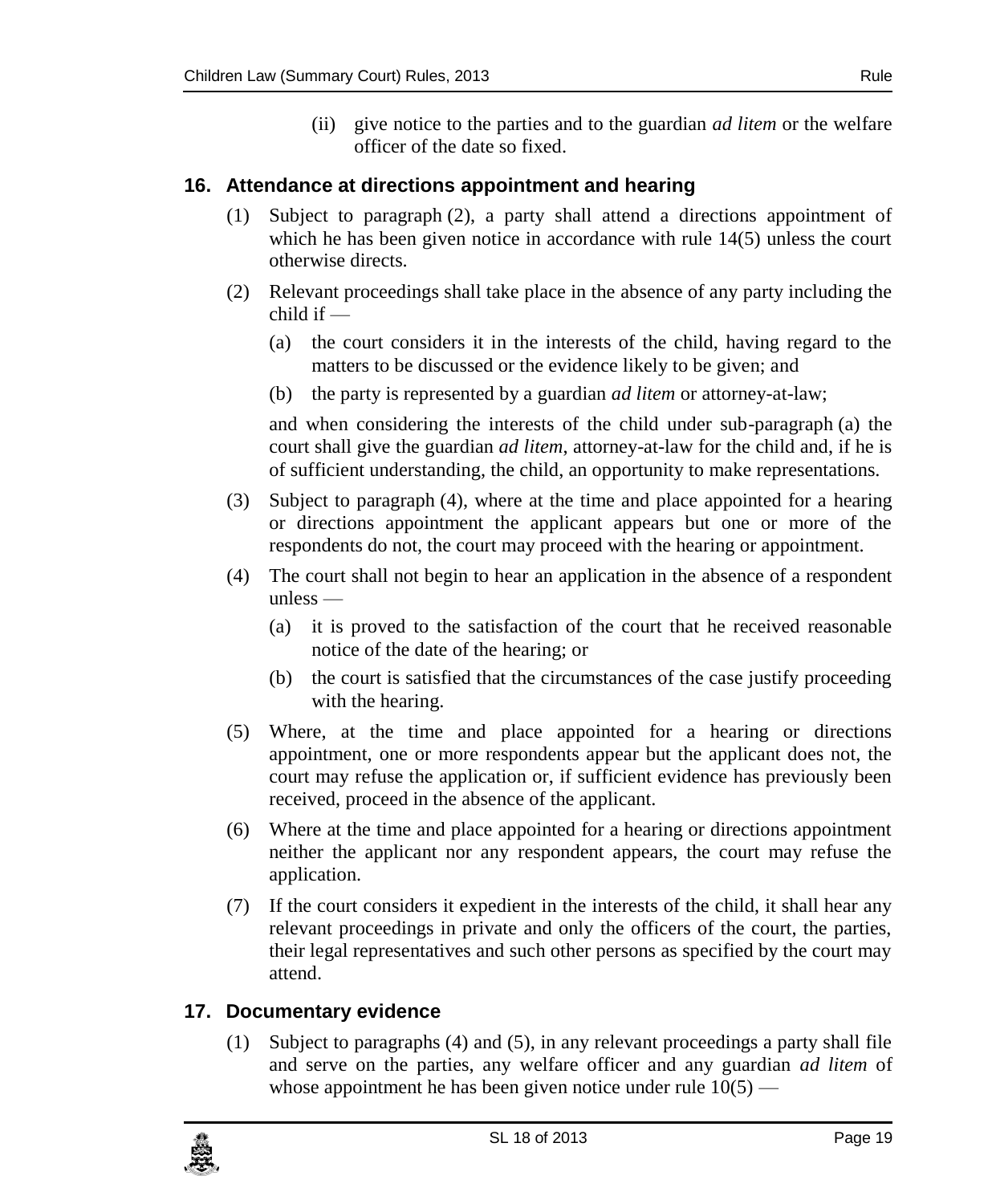- (a) written statements of the substance of the oral evidence which the party intends to adduce at a hearing of, or a directions appointment in, those proceedings, which shall —
	- (i) be dated;
	- (ii) be signed by the person making the statement;
	- (iii) contain a declaration that the maker of the statement believes it to be true and understands that it may be placed before the court; and
	- (iv) show in the top right hand corner of the first page
		- a. the initials and surname of the person making the statement;
		- b. the number of the statement in relation to the maker;
		- c. the date on which the statement was made; and
		- d. the party on whose behalf it is filed; and
- (b) copies of any documents, including, subject to rule 18(3), experts' reports, upon which the party intends to rely, at a hearing of, or a directions appointment in, those proceedings, at or by such time as the court directs or, in the absence of a direction, before the hearing or appointment.
- (2) A party may, subject to any direction of the court about the timing of statements under this rule, file and serve on the parties a statement which is supplementary to a statement served under paragraph (1).
- (3) At a hearing or directions appointment a party may not, without the leave of the court —
	- (a) adduce evidence; or
	- (b) seek to rely on a document,

in respect of which he has failed to comply with the requirements of paragraph (1).

- (4) In proceedings for a section 10 order a party shall
	- (a) neither file nor serve any document other than as required or authorised by these Rules; and
	- (b) in completing a form prescribed by these Rules, neither give information, nor make a statement, which is not required or authorised by that form, without the leave of the court.
- (5) In proceedings for a section 10 order, no statement or copy may be filed under paragraph (1) until such time as the court directs.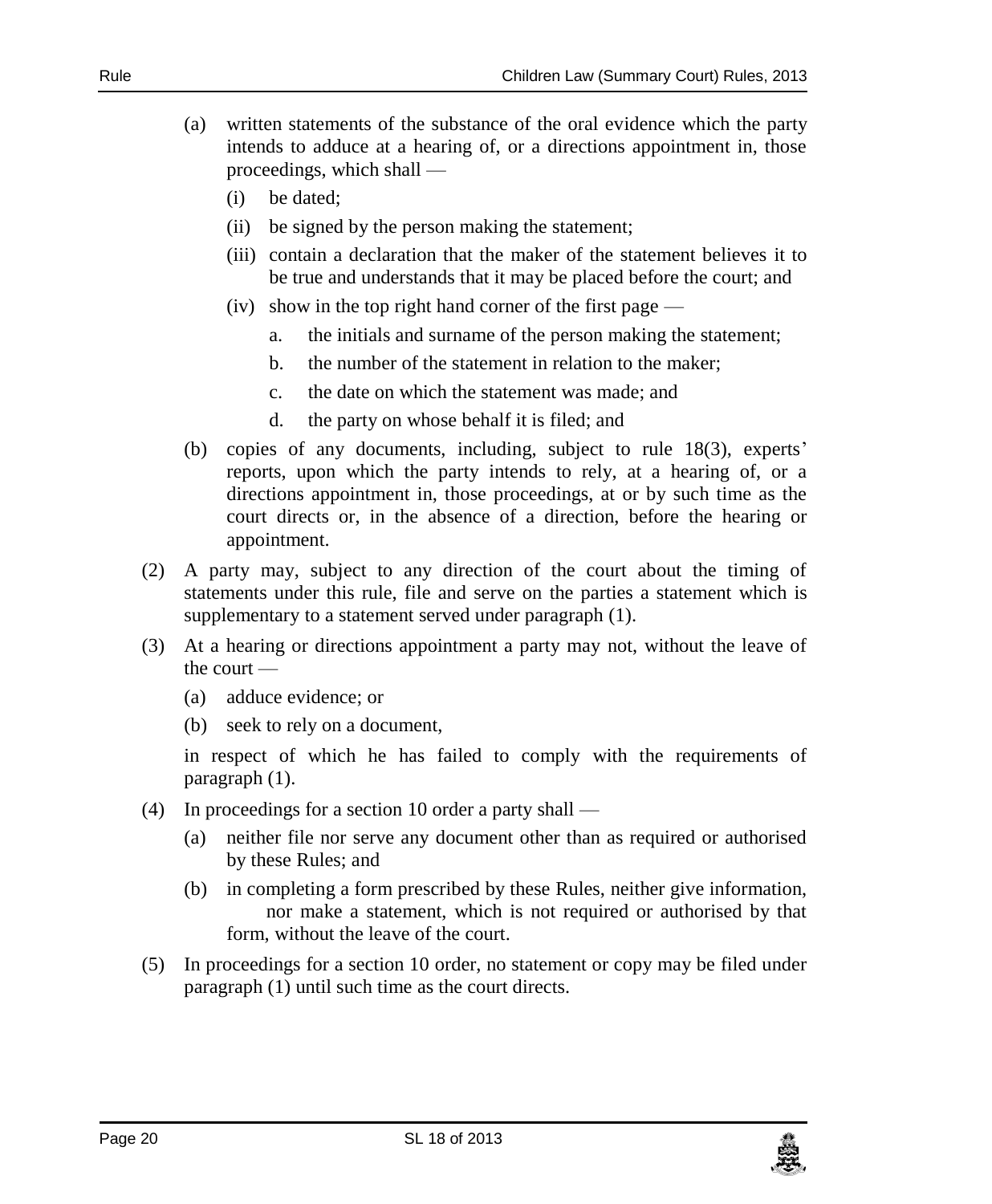#### <span id="page-20-0"></span>**18. Expert evidence – examination of child**

- (1) No person may, without the leave of the court, cause a child to be medically or psychiatrically examined, or otherwise assessed, for the purpose of the preparation of expert evidence for use in proceedings.
- (2) An application for leave under paragraph (1) shall, unless the court otherwise directs, be served on all the parties to the proceedings and on the guardian *ad litem*.
- (3) Where the leave of the court has not been given under paragraph (1), no evidence arising out of an examination or assessment to which that paragraph applies may be adduced without the leave of the court.

#### <span id="page-20-1"></span>**19. Amendment**

- (1) Subject to rule 17(2), a document which has been filed or served in any relevant proceedings may not be amended without the leave of the court which shall, unless the court otherwise directs, be requested in writing.
- (2) On considering a request for leave to amend a document the court shall either —
	- (a) grant the request, whereupon the proper officer shall inform the person making the request of that decision; or
	- (b) invite the parties or any of them to make representations, within a specified period, as to whether such an order should be made.
- (3) A person amending a document shall file it with the proper officer and serve it on those persons on whom it was served prior to amendment; and the amendments shall be identified.

#### <span id="page-20-2"></span>**20. Oral evidence**

The court shall keep a note of the substance of the oral evidence given at a hearing of, or directions appointment in, relevant proceedings.

#### <span id="page-20-3"></span>**21. Hearing**

- (1) Before the hearing, the court which will be dealing with the case shall read any documents which have been filed under rule 17 in respect of the hearing.
- (2) The court at a hearing or directions appointment, may give directions as to the order of speeches and evidence.
- (3) Subject to directions under paragraph (2), at a hearing of, or directions appointment in, relevant proceedings, the parties and the guardian *ad litem* shall adduce their evidence in the following order —
	- (a) the applicant;
	- (b) any party with parental responsibility for the child;

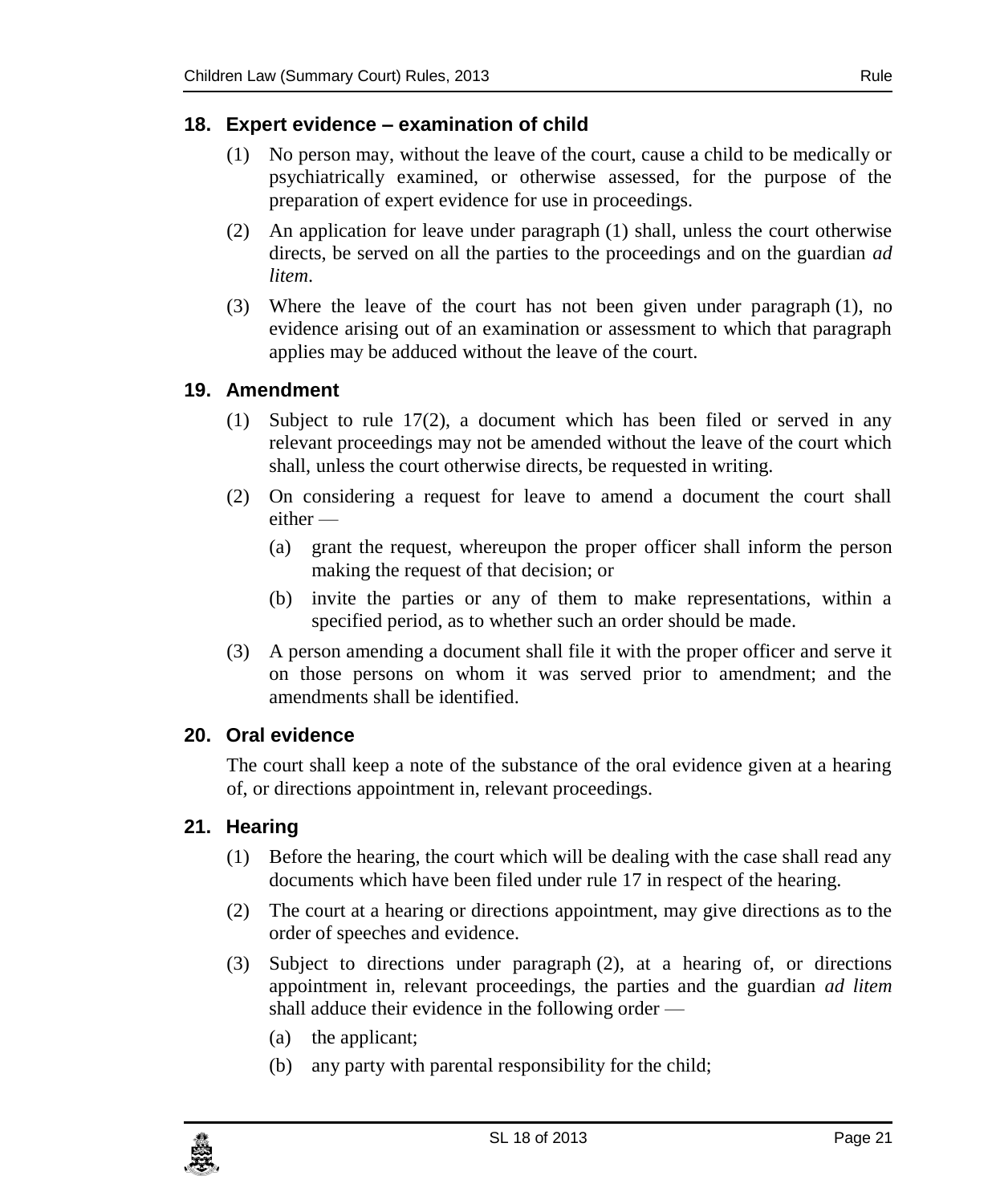- (c) other respondents;
- (d) the guardian *ad litem*; and
- (e) the child if he is a party to the proceedings and there is no guardian *ad litem*.
- (4) After the final hearing of relevant proceedings, the court shall make its decision as soon as practicable.
- (5) When the court makes an order or refuses an application or request, the court shall record in writing the reasons for the court's decision and any findings of fact.
- (6) When making an order or when refusing an application, the court shall
	- (a) where it makes findings of fact, state such finding and complete Form C23; and
	- (b) state the reasons for the court's decision.
- (7) After the court announces its decision, the proper officer shall as soon as practicable —
	- (a) make a record of any order made in the appropriate form or, where there is no such form, in writing; and
	- (b) subject to paragraph (8), serve a copy of any order made on the parties to the proceedings and on any person with whom the child is living.
- (8) Within 48 hours after the making of an order under section 51(4) or the making, *ex parte*, of —
	- (a) an order under section 10; or
	- (b) an order under section 46, 51(9), 53, 76(1),

the applicant shall serve a copy of the order in the appropriate form on —

- (i) each party;
- (ii) any person who has actual care of the child, or who had such care immediately prior to the making of the order; and
- (iii) in the case of an order referred to in sub-paragraph (b), the Department.

# **PART III - MISCELLANEOUS**

#### <span id="page-21-1"></span><span id="page-21-0"></span>**22. Costs**

(1) In any relevant proceedings, the court may, at any time during the proceedings in that court, make an order that a party pay the whole or any part of the costs of any other party.

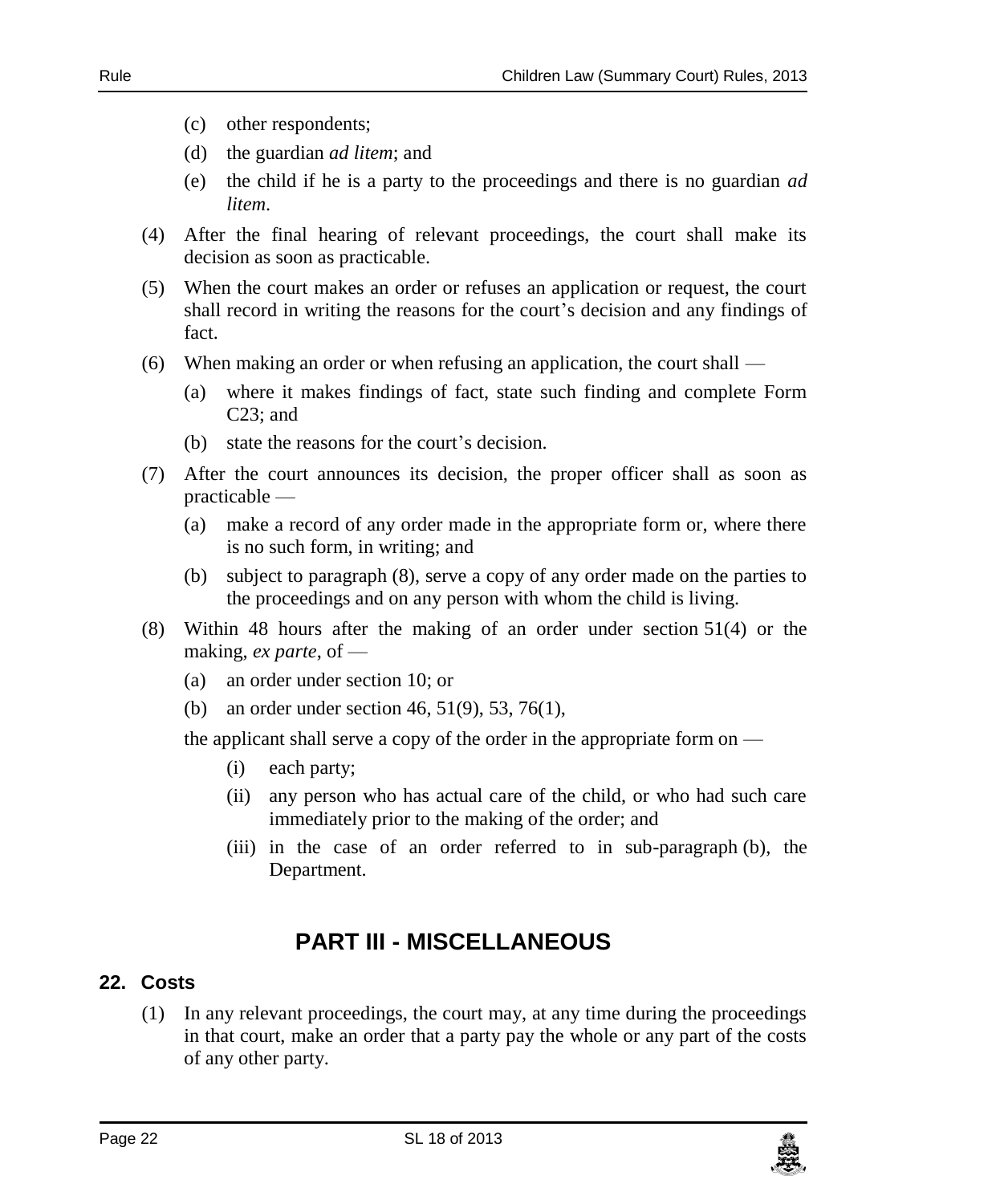(2) A party against whom the court is considering making a costs order shall have an opportunity to make representations as to why the order should not be made.

#### <span id="page-22-0"></span>**23. Confidentiality of documents**

- (1) No document, other than a record of an order, held by the court and relating to relevant proceedings shall be disclosed, other than to —
	- (a) a party;
	- (b) the legal representative of a party;
	- (c) the guardian *ad litem*; or
	- (d) a welfare officer, without leave of the court.
- (2) Nothing in this rule shall prevent the notification by the court of a direction under section 39(1) to the Department.

#### <span id="page-22-1"></span>**24. Enforcement of residence order**

Where a person in whose favour a residence order is in force wishes to enforce it he shall file a written statement describing the alleged breach of the arrangements settled by the order, whereupon the proper officer shall fix a date, time and place for a hearing of the proceedings and give notice, as soon as practicable, to the person wishing to enforce the residence order and to any person whom it is alleged is in breach of the arrangements settled by that order, of the date fixed.

#### <span id="page-22-2"></span>**25. Notification of consent**

Consent for the purposes of section  $18(3)$  or section  $35(6)$  shall be given either orally in court, or in writing to the court and signed by the person giving his consent.

#### <span id="page-22-3"></span>**26. Secure accommodation**

In proceedings under section 27, the court shall, if practicable, arrange for copies of all written reports before it to be made available before the hearing to —

- (a) the applicant;
- (b) the parent or guardian of the child;
- (c) any legal representative of the child;
- (d) the guardian *ad litem*; and
- (e) the child, unless the court otherwise directs,

and copies of such reports may, if the court considers it desirable, be shown to any person who is entitled to notice of the proceedings in accordance with these Rules.

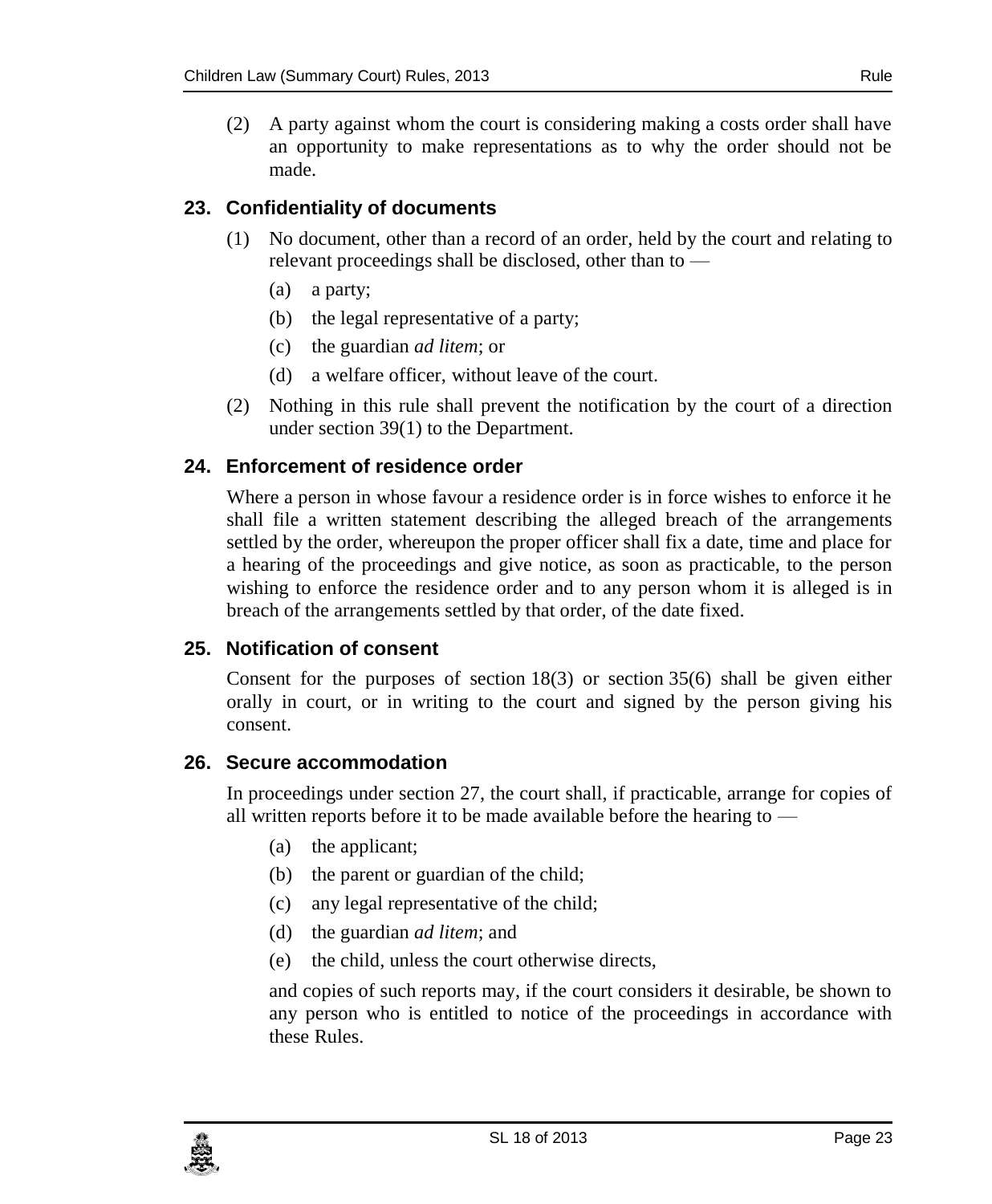#### <span id="page-23-0"></span>**27. Investigation under section 39**

- (1) This rule applies where a direction is given to the Department by the court under section 39(1).
- (2) On giving a direction the court shall adjourn the proceedings and the court shall record the direction in Form C39.
- (3) A copy of the direction recorded under paragraph (2) shall, as soon as practicable after the direction is given, be served by the proper officer on the parties to the proceedings in which the direction is given and, where the Department is not a party, on the Department.
- (4) When serving the copy of the direction on the Department the proper officer shall also serve copies of such of the documentary evidence which has been, or is to be, adduced in the proceedings as the court may direct.
- (5) Where the Department informs the court of any of the matters set out in section  $39(3)(a)$  to (c) it shall do so in writing.

#### <span id="page-23-1"></span>**28. Appeals to the Court under section 78(6) and paragraph 7(1) of Schedule 8**

- (1) An appeal under section 78(6) or paragraph 7(1) of Schedule 8 shall be by application in accordance with rule 4.
- (2) An appeal under section 78(6) shall be brought within 21 days from the date of the step to which the appeal relates.

#### <span id="page-23-2"></span>**29. Contribution orders**

- (1) An application for a contribution order under paragraph 19(1) of Schedule 2 shall be accompanied by a copy of the contribution notice served in accordance with paragraph 18(1) of that Schedule and a copy of any notice served by the contributor under paragraph 18(8) of that Schedule.
- (2) Where the Department notifies the court of an agreement reached under paragraph 19(6) of Schedule 2, it shall do so in writing through the proper officer.
- (3) An application for the variation or revocation of a contribution order under paragraph 19(6) of Schedule 2 shall be accompanied by a copy of the contribution order which it is sought to vary or revoke.

#### <span id="page-23-3"></span>**30. Direction to Chief Education Officer to apply for education supervision order**

(1) For the purposes of section 17 of the *Education Law* (2010 Revision) a direction by the court to the Chief Education Officer to apply for an education supervision order shall be given in writing.

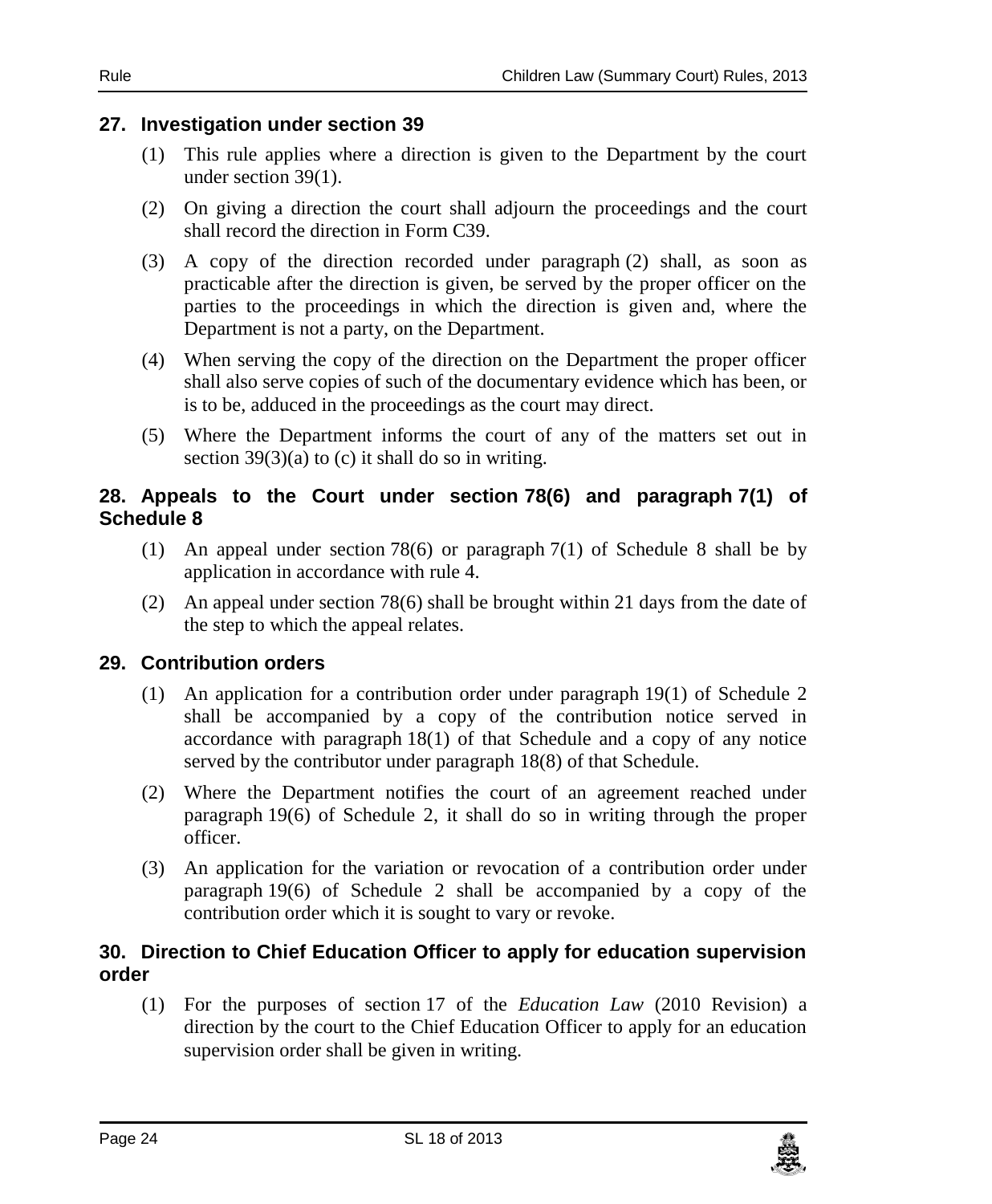(2) Where, following such a direction, the Chief Education Officer informs the court that he has decided not to apply for an education supervision order, he shall do so in writing.

#### <span id="page-24-0"></span>**31. Disclosure of addresses**

- (1) Nothing in these Rules shall be construed as requiring any party to reveal the address of their private residence (or that of any child) except by order of the court.
- (2) Where a party has declined to reveal his address in reliance upon paragraph (1), he shall give notice of that address to the court in Form C7 and that address shall not be revealed to any person except by order of the court.

#### <span id="page-24-1"></span>**32. Setting aside on failure of service**

Where an application has been sent to a respondent in accordance with rule  $8(1)$ and, after an order has been made on the application, it appears to the court that the application did not come to the knowledge of the respondent in due time, the court may of its own motion set aside the order or may give such directions as it thinks fit for the rehearing of the application.

#### <span id="page-24-2"></span>**33. Transitional provisions**

Nothing in these rules shall affect any proceedings which are pending (within the meaning of paragraph 5 of Schedule 10) immediately before these Rules come into force.

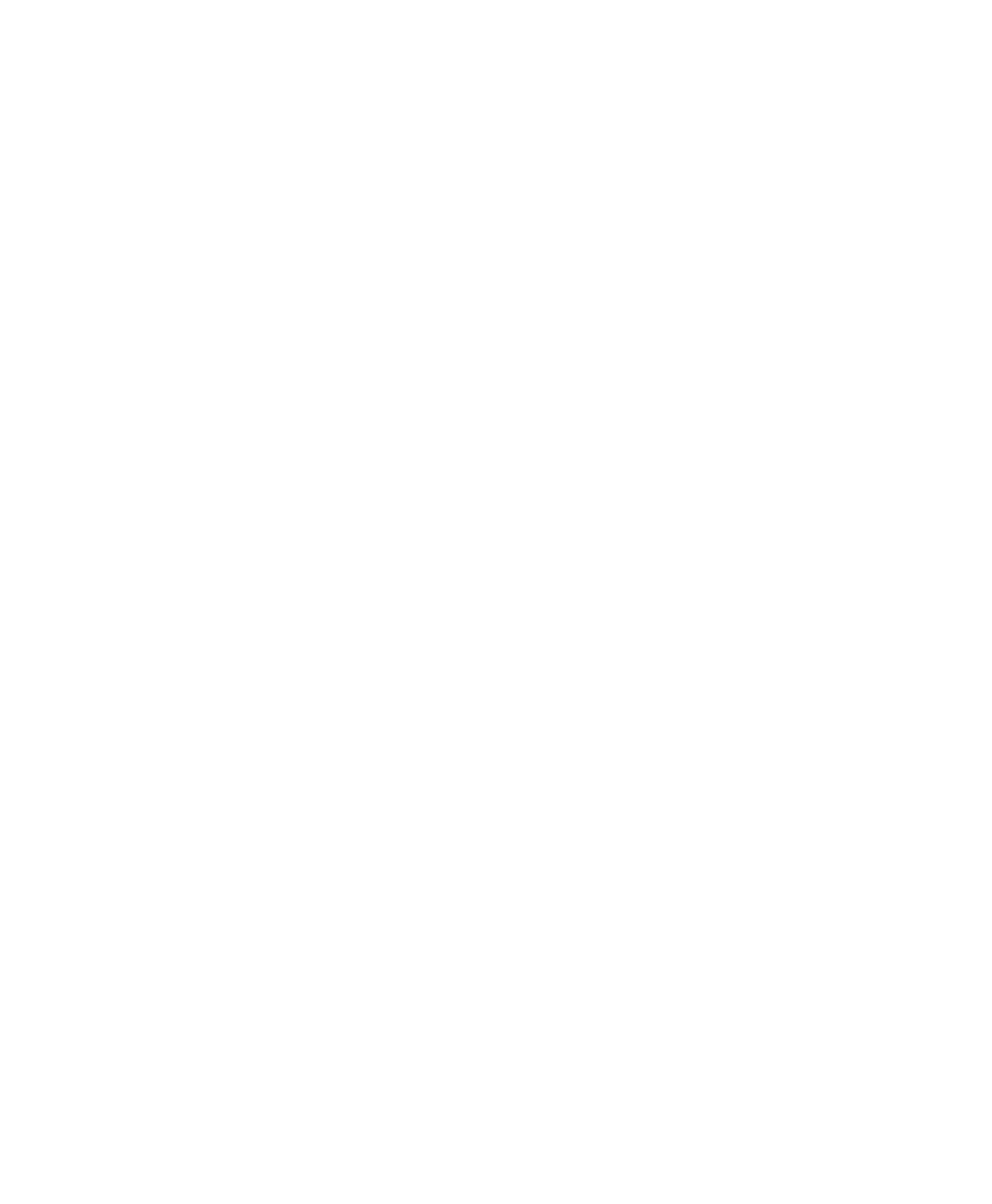# <span id="page-26-0"></span>**SCHEDULE**

## <span id="page-26-1"></span>**Respondents to applications, persons to whom notice shall be given and minimum number of days prior to hearing or directions appointment for service under rule 4(1)(b)**

#### **1. All applications**

**Respondents**- Subject to exceptions below, the respondent to an application shall be as follows-

- (a) every person whom the applicant believes to have parental responsibility for the child;
- (b) where the child is the subject of a care order, every person whom the applicant believes to have had parental responsibility immediately prior to the making of the care order;
- (c) in the case of an application to extend, vary or discharge an order, the parties to the proceedings leading to the order which it is sought to have extended, varied or discharged; and
- (d) in the case of specified proceedings, the child.

#### **Notice- The persons who should be notified, subject to exceptions below, in any application are the following -**

- (a) the Department;
- (b) persons who are caring for the child at the time when the proceedings are commenced; and
- (c) in the case of proceedings brought in respect of a child who is alleged to be staying in a refuge which is certificated under section 54(1) or (2), the person who is providing the refuge.

#### **2. Applications made under section 10 or Schedule 1**

#### **Minimum number of days prior to hearing or directions appointment for service under rule 4(1)(b)-** 21 days

**Respondents**- the respondents should be the same as for all applications above and in the case of proceedings specified in the Children Law (Forms) Rules, 2013, those persons whom the applicant believe to be interested in or affected by the proceedings.

#### **Notice- The persons who should be notified in any application under this paragraph are the following -**

The same persons who are specified under for all applications above as well as, in the case of an application for a section 10 order, every person whom the applicant believes -

> (a) to be named in a court order with respect to the same child, which has not ceased to have effect;

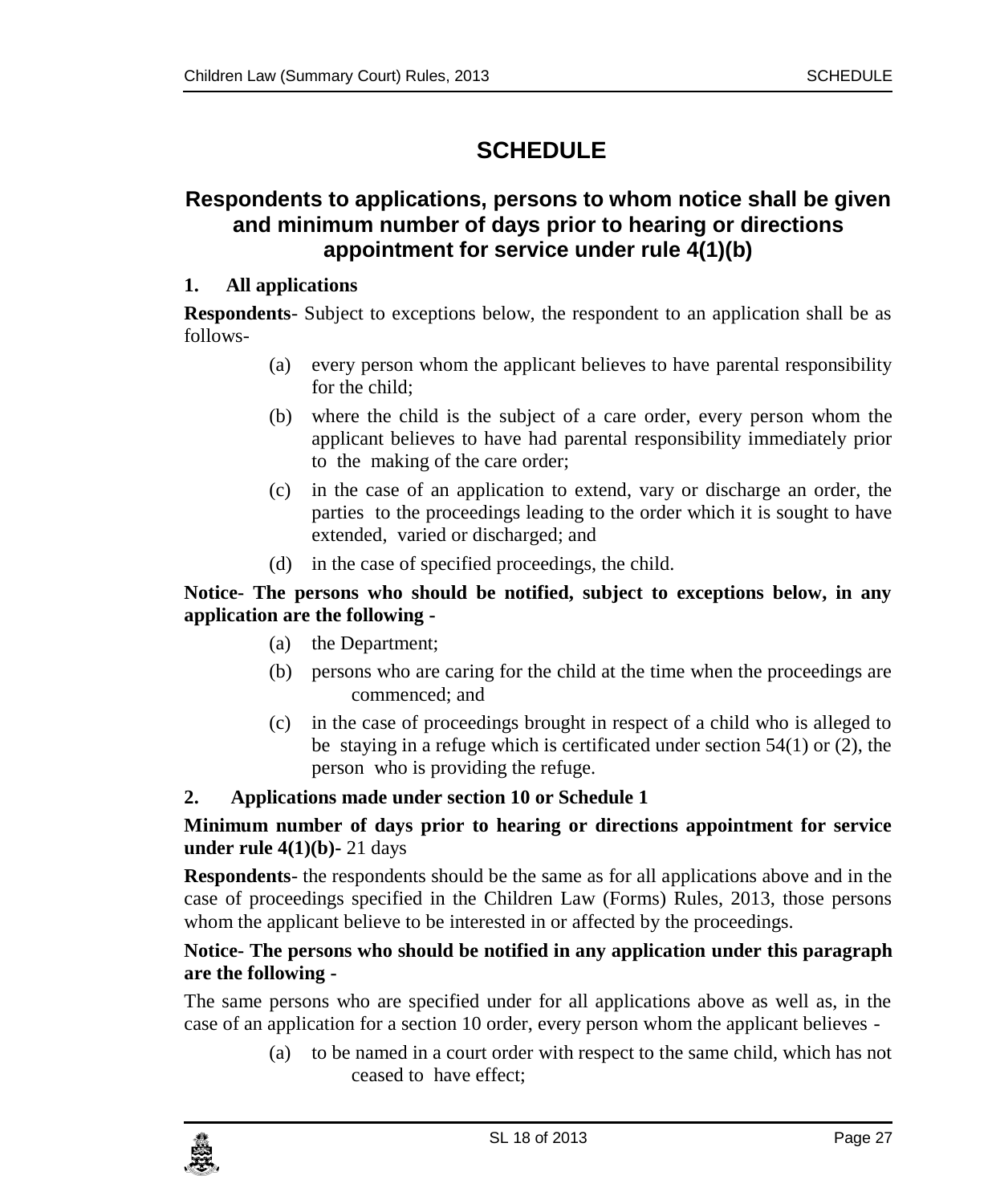- (b) to be a party to pending proceedings in respect of the same child; or
- (c) to be a person with whom the child has lived for at least 3 years prior to the application,

unless, in a case to which (i) or (ii) applies, the applicant believes that the court order or pending proceedings are not relevant to the application.

#### **3. Applications made under the following sections-**

6(1)(a), 6(3), 7(1), 8(7), 15(1), 18(6), 35(6), 78(6), paragraph 19(1), or 19(8) of Schedule 2, paragraph 7(1) of Schedule 8, paragraph 11(3) of Schedule 10.

#### **Minimum number of days prior to hearing or directions appointment for service under rule 4(1)(b)-** 14 days

**Respondents**- the respondents should be, except for proceedings under section 78(6), Schedule 2, or paragraph 7(1) of Schedule 8, the same as those specified under all applications above as well as the following-

- (a) in the case of an application under paragraph 11(3)(b) of Schedule 10, any person, other than the child, named in the order or directions which it is sought to discharge or vary;
- (b) in the case or proceedings under section 78(6), the Department against whose decision the appeal is made;
- (c) in the case of an application under paragraph 19(1) of Schedule 2, the contributor;
- (d) in the case of an application under paragraph 19(8) of Schedule 2-
	- (i) if the applicant is the Department, the contributor; and
	- (ii) if the applicant is the contributor, the Department;
- (e) in the case of an application under paragraph 7(1) of Schedule 8, the Department.

#### **Notice- The persons who should be notified in any application under this paragraph are the following -**

The same persons as are specified under all applications above, and in the case of an application under section  $6(1)$ , the father of the child if he does not have parental responsibility.

#### **4. Applications made under the following sections-**

Section 38(1), 41(1), 41(2), 41(3), 41(4), 45(1), paragraph  $6(2)$ , 14(2) or 16(1) of Schedule 3.

**Minimum number of days prior to hearing or directions appointment for service under rule 4(1)(b)-** 7 days.

**Respondents**- the respondents should be, the same as for all applications above, as well as the following-

(a) in the case of an application under section  $41(2)$  or (3), the supervisor;

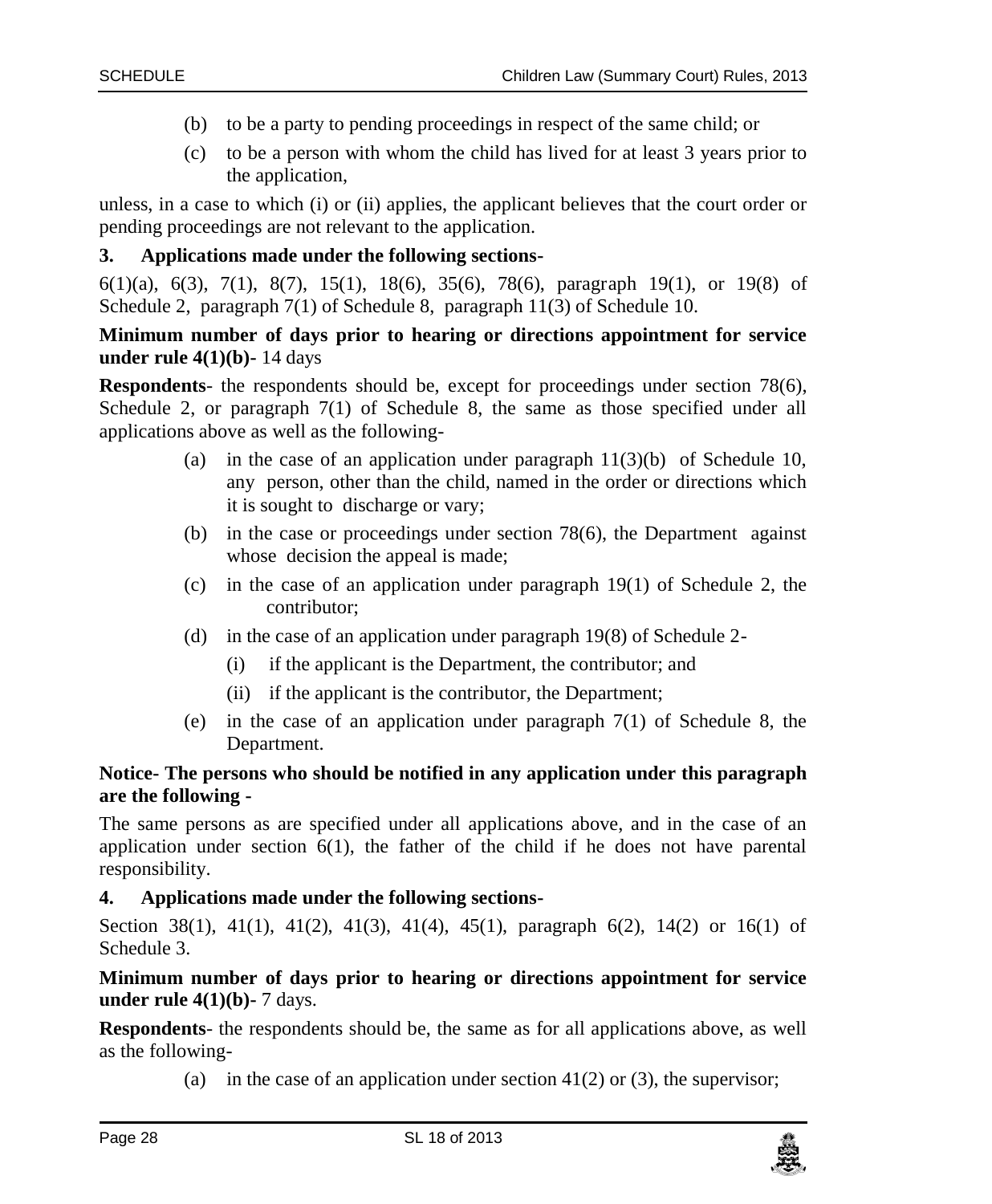- (b) in the case of proceedings under paragraph 16(1) of Schedule 3, the Education Department; and
- (c) in the case of proceedings under section 38 or paragraph  $14(2)$  or  $16(1)$ of Schedule 3, the child.

#### **Notice- The persons who should be notified in any application under this paragraph are the following -**

The same persons as are specified under all applications above, and in the case of an application under section 45(1)-

- (a) every person whom the applicant believes to be a parent of the child;
- (b) every person whom the applicant believes to be caring for the child;
- (c) every person in whose favour a contact order is in force with respect to the child; and
- (d) every person who is allowed to have contact with the child by virtue of an order under section 36.

#### **5. Applications made under the following sections-**

Section 33, 36(2), 36(3), 36(4), 36(9) or 40(8)(b).

#### **Minimum number of days prior to hearing or directions appointment for service under rule 4(1)(b)-**3 days

**Respondents**- the respondents should be the same persons as are specified under all applications above, as well as in the case of an application under section 36, the person whose contact with the child is the subject of the application.

#### **Notice- The persons who should be notified in any application under this paragraph are the following -**

The same persons as are specified under all applications above, and in the case of an application under section 33-

- (a) every person whom the applicant believes to be a party to pending relevant proceedings in respect of the same child, and
- (b) every person whom the applicant believes to be a parent without parental responsibility for the child.

#### **6. Applications made under the following sections-**

Section 45 (12)

**Minimum number of days prior to hearing or directions appointment for service under rule**  $4(1)(b)$ -2 days.

**Respondent**s- the respondents should be the same persons as are specified under all applications above.

**Notice- The persons who should be notified in any application under this paragraph are the following -**

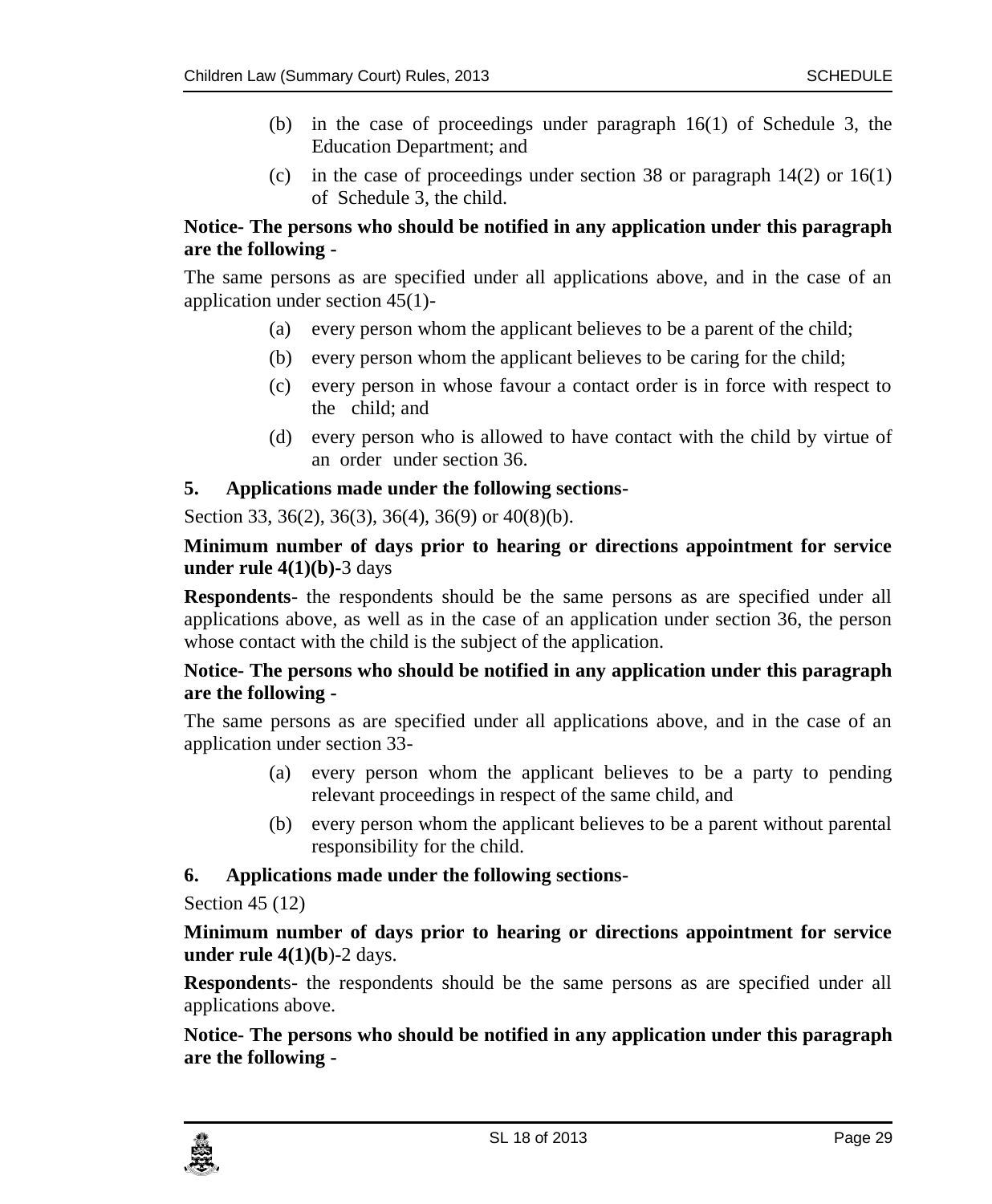Those of the persons referred to in section  $45(11)(a)$  to (e) who were not party to the application for the order which it is sought to have varied or discharged.

#### **7. Applications made under the following sections-**

Section 27, 46(1), 47 (3) (b), 48 (4), 48 (8), 49(7), 51 (9), 53 (1), 76(1), 93(1)

#### **Minimum number of days prior to hearing or directions appointment for service under rule 4(1)(b)-**1 day.

#### **Respondents-**

Except for applications under section  $76(1)$  or  $93(1)$ , the respondents should be the same persons as are specified under all applications above as well as-

- (a) in the case of an application under section  $47(3)$  (b)-
	- (i) the parties to the application for the order in respect of which it is sought to vary the directions;
	- (ii) any person who was caring for the child prior to the making of the order; and
	- (iii) any person whose contact with the child is affected by the direction which it is sought to have varied;
- (b) in the case of an application under section 53, the person whom the applicant alleges to have effected or to have been or to be responsible for the taking or keeping of the child;
- (c) in the case of an application under section  $76(1)$ , the registered person; and
- (d) in the case of an application under section  $93(1)$ , the person referred to in section 93(1) and any person preventing or likely to prevent such a person from exercising powers under enactments mentioned in subsection (6) of that section.

#### **Notice- The persons who should be notified in any application under this paragraph are the following -**

The same persons as are specified under all applications above and-

- (a) in the case of an application under section  $46(1)$ , every person whom the applicant believes to be a parent of the child;
- (b) in the case of an application under section  $47(3)$  (b)-
	- (i) the Department; and
	- (ii) any person whom the applicant believes to be affected by the direction which it is sought to have varied.